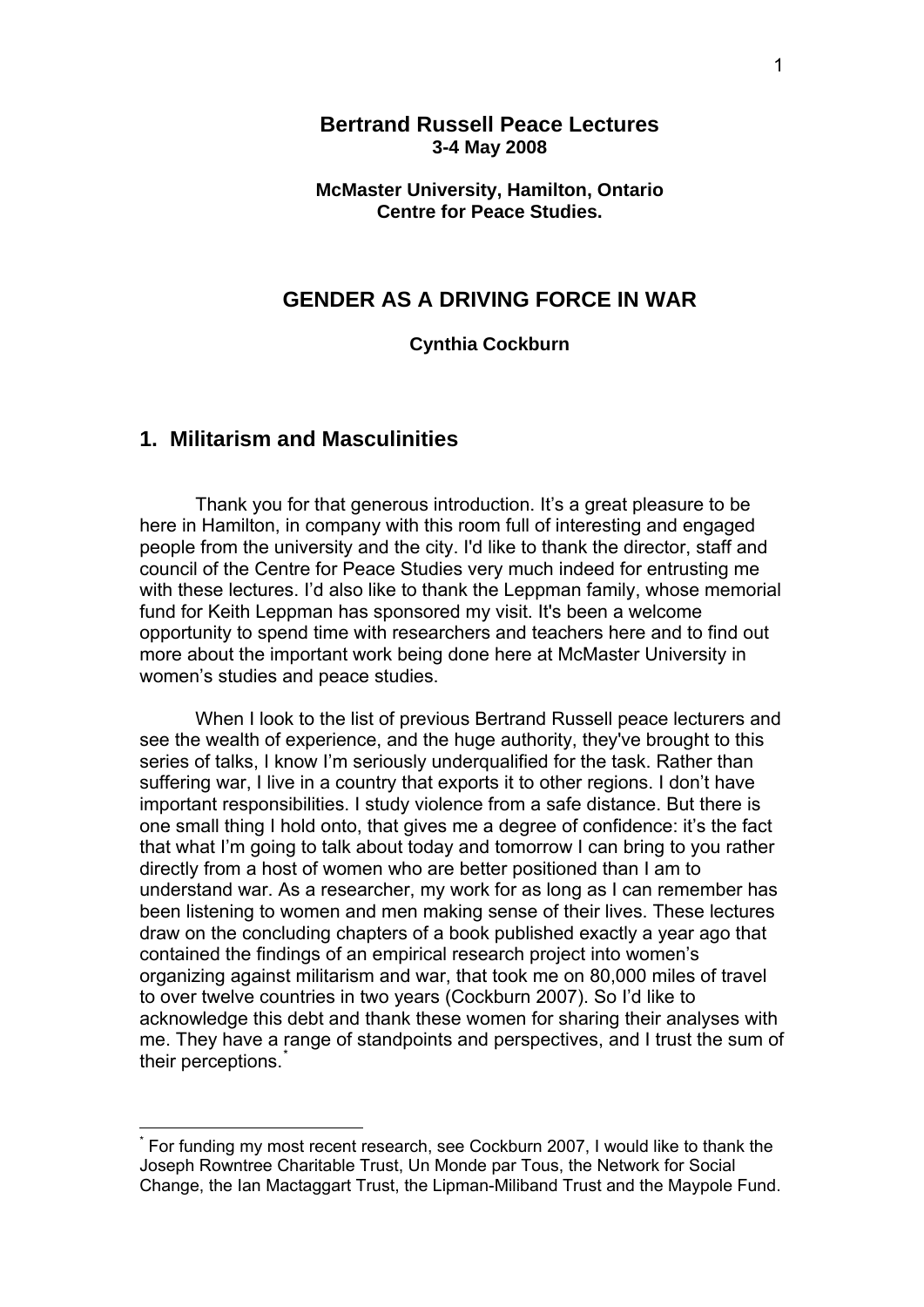#### **Introduction: ways of seeing war and gender**

In choosing the title for these talks, "Gender as a driving force in war", I'm consciously making the strong case on gender and war. I could have chosen just to talk about "women and war" – focusing on what women represent as factors and actors in war. I could easily have talked about the deeply "gendered nature" of war, there's plenty to say about that. But I'm going a step further here to suggest that gender has a certain causality in militarism and war – or more precisely the particular form taken by gender relations in patriarchy does so. I'm saying that it's a motor, driving war along.

Of course, I'm not saying for one moment that gender is the only social power system implicated in war. Economics, yes, of course. International politics – antagonisms between ethnic communities, states and blocs. These are generally understood as the causes of war. Women antiwar activists are not bringing gender relations into the picture as an alternative but as an intrinsic, interwoven, inescapable part of the very same story. They are saying patriarchy is right in there with capitalism and ethno-nationalisms among the motors of war.

The reason they think it's important to address the possibility that gender-as-we-know-it plays a part in perpetuating war is because the idea has practical implications for our movements for demilitarization, disarmament and peace. After all, we're ready to recognise that a sustainably peaceful society is going to have to be one different in certain ways from that of today, one in which, for a start, economic relations are more just and equal. And that it will have to be one in which national and ethnic relations are more respectful and inclusive. The women I've been working with would like to add something to this: they ask us to recognize that, to be sustainably peaceful, a society will also have to be one in which we live gender very differently from the way it's lived today.

And you know - I like to think that Bertrand Russell would agree with this idea. Did you know that he stood as a candidate in Wimbledon in a general election in 1907 on a platform of "votes for women"?

Where to begin? With war, perhaps. To say such a thing as "gender is a driving force in war", war needs to be perceived in a particular way. We need to bring a sociologist's or anthropologist's eye to it. First of all, it needs to be recognized, as it certainly is in a Centre for Peace Studies, as a social phenomenon. It may be deadly, but it's relational. It involves a degree of shared understanding between the warring factions. Only if war's understood as relational, can we tease out, among the other relations, those of gender.

But war-fighting is only the tip of the iceberg, as it were, of an underlying, less immediate, set of relations – some people have called it "the war system". So, secondly, to understand gender as a driving force in war, war needs to be understood in this way too – as systemic. The systemic quality can be defined in various ways. It can be seen in rather general terms as a cultural predisposition – Betty Reardon for instance in her book *Sexism*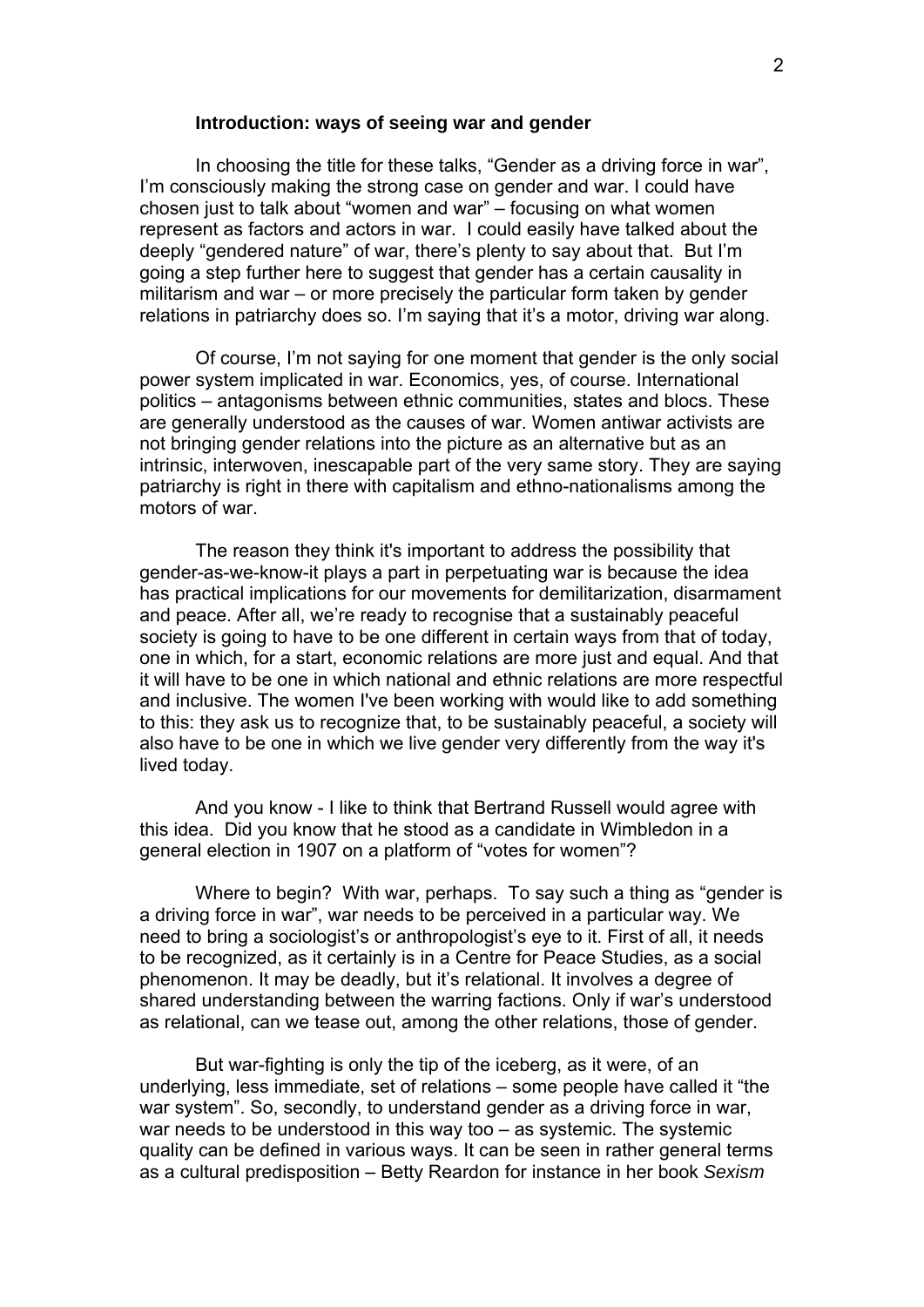*and the War System* sees our competitive Western social order itself as being a "war system", on the grounds that it's based on authoritarian principles, it ascribes more value to some human beings than to others, and is held in place by coercion (Reardon 1996). Or more concretely the war system can be seen as a set of institutions – Ministries of Defence, the arms industry, training academies and military suppliers, the Chiefs of Staff and their commands down to the sailor, the infantryman and aero-mechanic.

The system idea points us to a relationship between hardware, like bombs and battleships, and software: attitudes and cultures. And so it opens war up to a gender analysis. More value to some humans than others? Yes, women know about that. Cultures? Down your street, is it the done thing to pull a knife if another guy insults you?

So, war as relational, war as systemic - and a third thing: the idea that wars are linked together as a continuum over time. In looking at gender as a driving force feminists are referring not just to episodes of hot war but also to militarism (as a persisting mindset, expressed in philosophy, newspaper editorials, church sermons), and militarization (processes in economy and society that signify preparedness for war), and to the violence that persists in so-called peacetime.

So that's the kind of lens I'd like to suggest we adopt for a moment in looking at war – to see it as social, as systemic, and as involving a continuum of phases and cycles. This is not the "take" on war of a neo-realist international relations theorist. That would reveal other things it's certainly important to know about war. But it won't readily reveal gender.

To turn then to this second key word in my title: gender. One advance we made in the last half of the  $20<sup>th</sup>$  century was to lodge this word securely in our vocabularies. It wasn't easy. In some languages it meant inventing a new word entirely. We realized we needed it to refer to differences between and among women and men, that we'd used to simply call "sex differences", but had now begun to see more clearly as products of culture. In the 1950s and 60s we learned to talk about "socialization", and later the "social construction of gender" – referring to all that hard work that's done in the family, at school, in training and workplaces to turn rather undifferentiated human beings into acceptable females or males for a given society.

We encountered another system here, the arrangements by which a society deals with sex and sexuality, marriage, reproduction and parenting: the sex/gender system. Gayle Rubin was the first to name it that way, back in 1975 (Rubin 1975).

Incidentally, while saying my thank you's, here's another debt. I'm going to mention quite a few authors as I go along. This isn't to be pedantic. Just as I owe a lot to the women I've interviewed, so I owe a lot to the women and men who've contributed to this field of knowledge. Gayle Rubin is one of them. If I cite them, it's to remind you of some old friends and maybe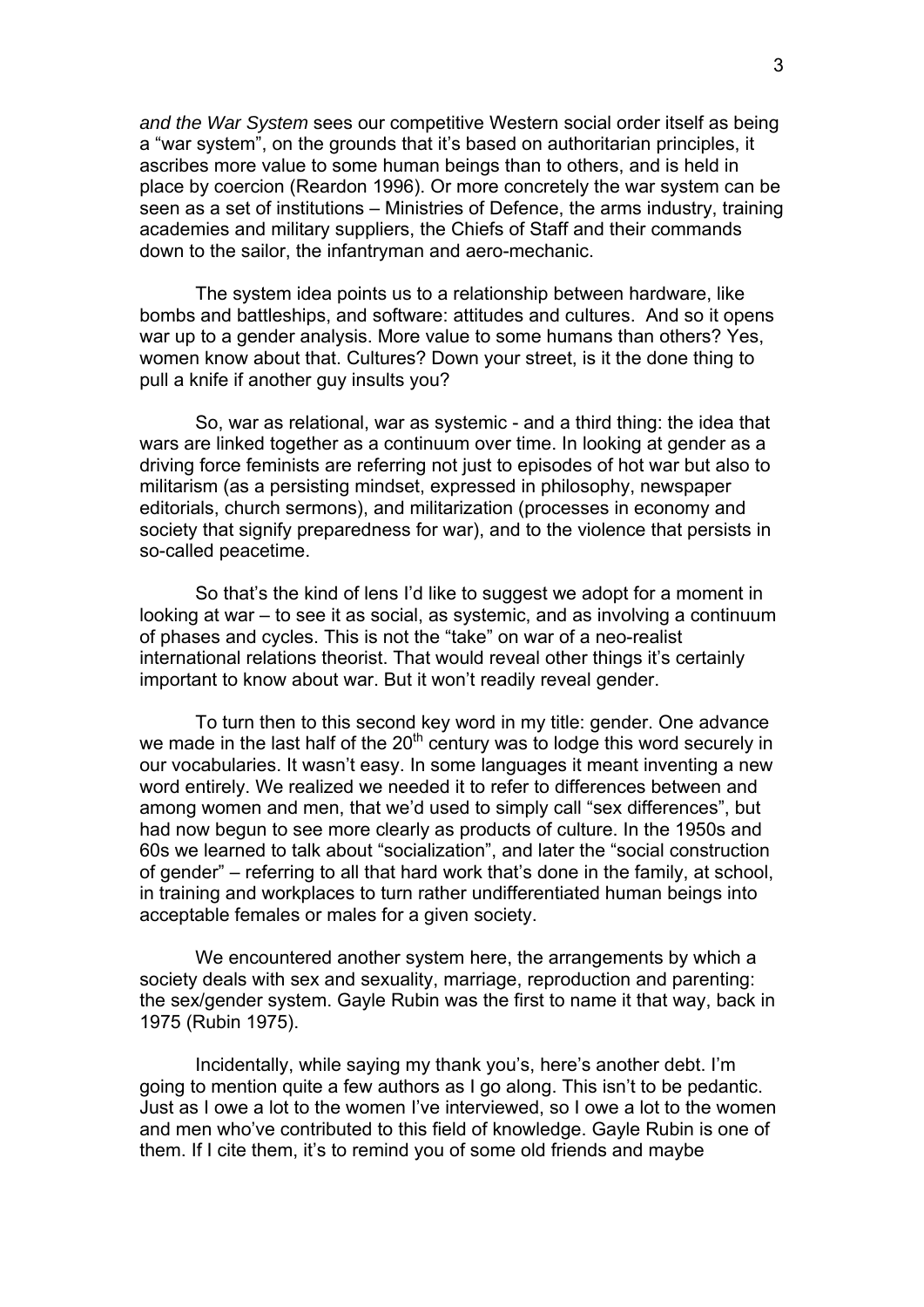introduce you to new ones. I have a bibliography with me if anyone's interested.

We also learned, over the last couple of decades of the century, to acknowledge the extraordinarily complex interactions of biology and culture how important chromosomes and hormones are, but how non-determining they are, how flexibly nature's provisions are enacted in response to stimuli from the social environment.

In theory, almost any set of sex/gender arrangements could be found in our world. But all societies we know of today, and those of which we have reliable knowledge from the past, have been to some degree or another, and with institutional variations, characterized by male domination, female subordination. Gender-as-we-know-it is a relation of power.

We used to feel confident thirty or forty years ago of using the term "patriarchy", rule by the fathers, to name a sex/gender system characterized by male supremacy. But feminism got more subtle and noted that we needed to take account of historic phases of male dominance. Some noted that, since the Enlightenment, rule by the fathers in European society has given way to rule by men in general (Pateman 1988). Others noted that there'd been a shift from private to public male dominance (Walby 1990). And so the word "patriarchy" began to sound a bit archaic, a bit quaint. On the other hand nobody's come up with a handy alternative – we've tried "fratriarchy" and "andrarchy", but they don't catch on. We have a very powerful reality we're not sure how to name.

So we're stuck with "patriarchy", and actually I found wherever I went in the last few years, in the global south and global north, women were using patriarchy without hesitation in everyday speech. They know it. They live in it. Ann Oakley pioneered gender theory 35 years ago. Today she insists, "Patriarchy isn't an ancestral disease, it's a living institution. It's the default mode: what's always there and will always happen unless it's actively contested… We need to comprehend what goes on," she insists, "and what goes on is a constant fracturing of our humanness into divisive and destructive ways of being and living" (Oakley 2002:27). Men and women are specialized in patriarchy, the genders made complementary and unequal. Good qualities like strength and courage get allocated to men and deformed into tools for domination. Good qualities like tenderness and care get allocated to women and deformed into the badge of submission. Both parts of humanity end up as less than fully human. At the same time we collude in it, do its work. Patriarchy! "We're lost without it and lost within it", Ann Oakley says.

I need to say just one more thing about gender before moving on. It's the curious and annoying phenomenon of how statistics of differentiation by sex or gender both count and don't count, at one and the same time. You can say something with them but you can never say everything with them.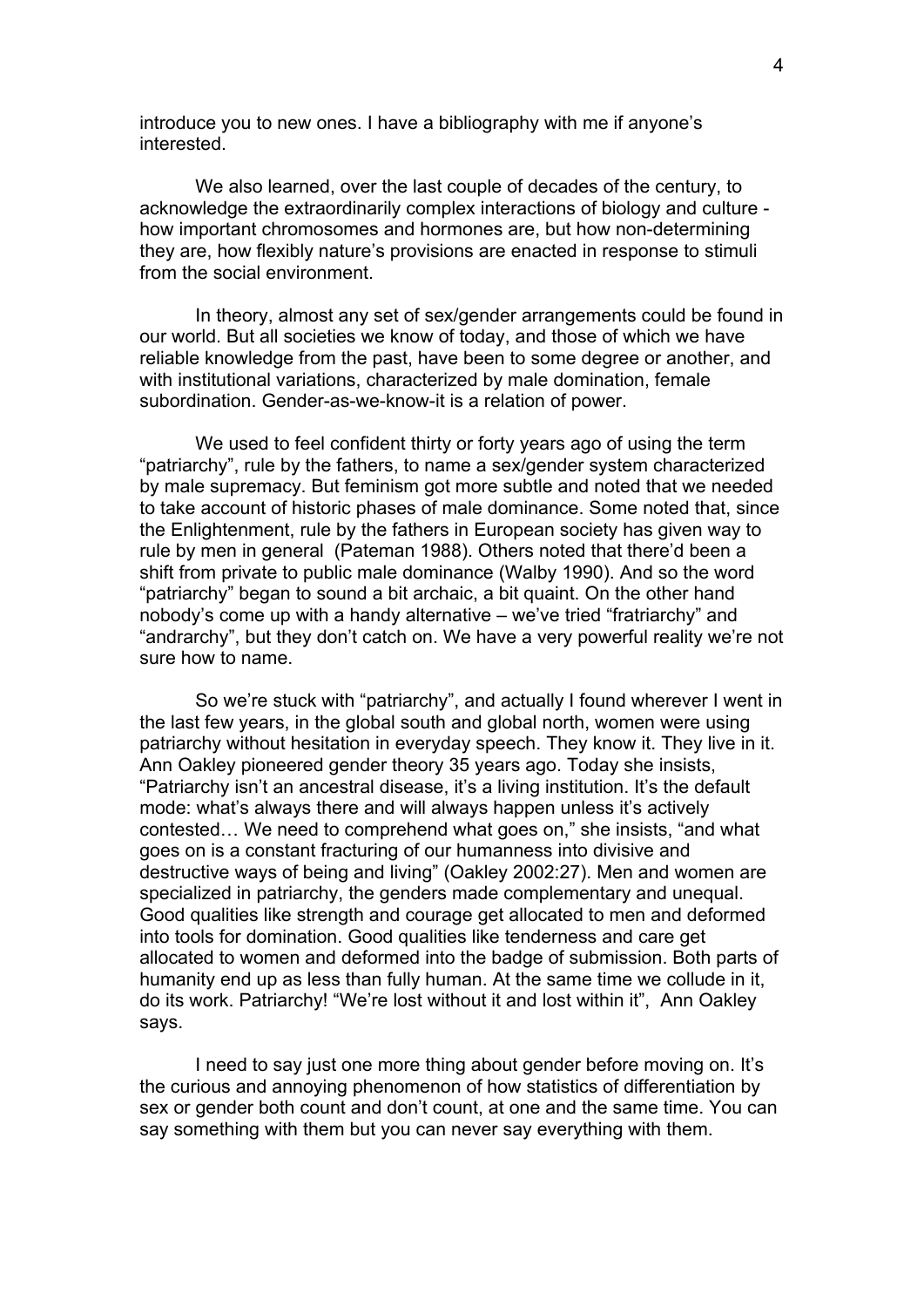There's a sexual division of war, just as there's a sexual division of labour. In the labour market we can say (and I'm just being schematic here) that 85% of hairdressers are women and 90% of motor mechanics are men. In war you can establish that, let's say, in a given army, 90% of soldiers are men and in a given refugee camp 80% of adult inmates are women. These distributions do tell you something interesting about an overall difference in the lives of men and women. But there are always those 5,10 or 15% of anomalies that remain to be explained. Don't they disprove any case you might be trying to make about "the gendering of the labour market" or "the gendering of war"?

Well, yes and no. Yes, they prove that men can be hairdressers and women can be soldiers. But no, because if you look at the social significance, the lived experience, of male hairdressers and female hairdressers you actually find a non-equivalence. Because, look, it turns out that a lot of male hairdressers either are, or are treated as, gay. And men and women in the military? Non-equivalence again. A study in 2005 showed that almost half of all women serving in the UK Royal Air Force had been sexually harassed (*The Independent on Sunday*, 2005:1). They were typically harassed by two or more male servicemen of a senior rank. Only half these women had complained. The remainder thought if they did so it wouldn't be taken seriously or would adversely affect their career. The figures in a similar study in the USA in 2003 showed that 7 out of 10 women cadets in the US Air Force had been sexually harassed, and one in five had been raped by colleagues.

An honest young woman called Kayla Williams wrote a book she titled *Love My Rifle More Than You: Young and Female in the US Army.* She wrote "I've always been a girl that catches a guy's eyes. And yet I [can] do fifty-five push-ups in under a minute. [I'm] tough, and proud to be tough." But, she says, (and this was six months after she'd gone back to civilian life) [quote] "[sometimes even now] I wake up before dawn and forget that I'm NOT a slut" (Williams 2005:13). This cheery, confident young woman, striving to join the men, do a man's job, serve her country. For trying, this was the message she'd got from her male comrades in army life: you're nothing but a slag.

So, yes, a percentage of soldiers today may be female. But it's not the same to be a woman solder as a man soldier. It's not the same lived experience. It's not seen as being the same.

#### **Patriarchy and its masculinities**

Given this problem with statistics, that they hide as much as they reveal, in making the case for gender as a driving force in war I'm going to rely more on qualitative material. Rather than talking about numbers I'm going to talk about cultures. And remember too, please, that we're not talking about individual men and individual women, here - because it's not written in stone that the cultures we live in will capture and 'normalize' each and every one of us. Some of us escape, some of us don't match up, some of us 'fail' at gender, some individuals resist gender norms. This is about probabilities not certainties.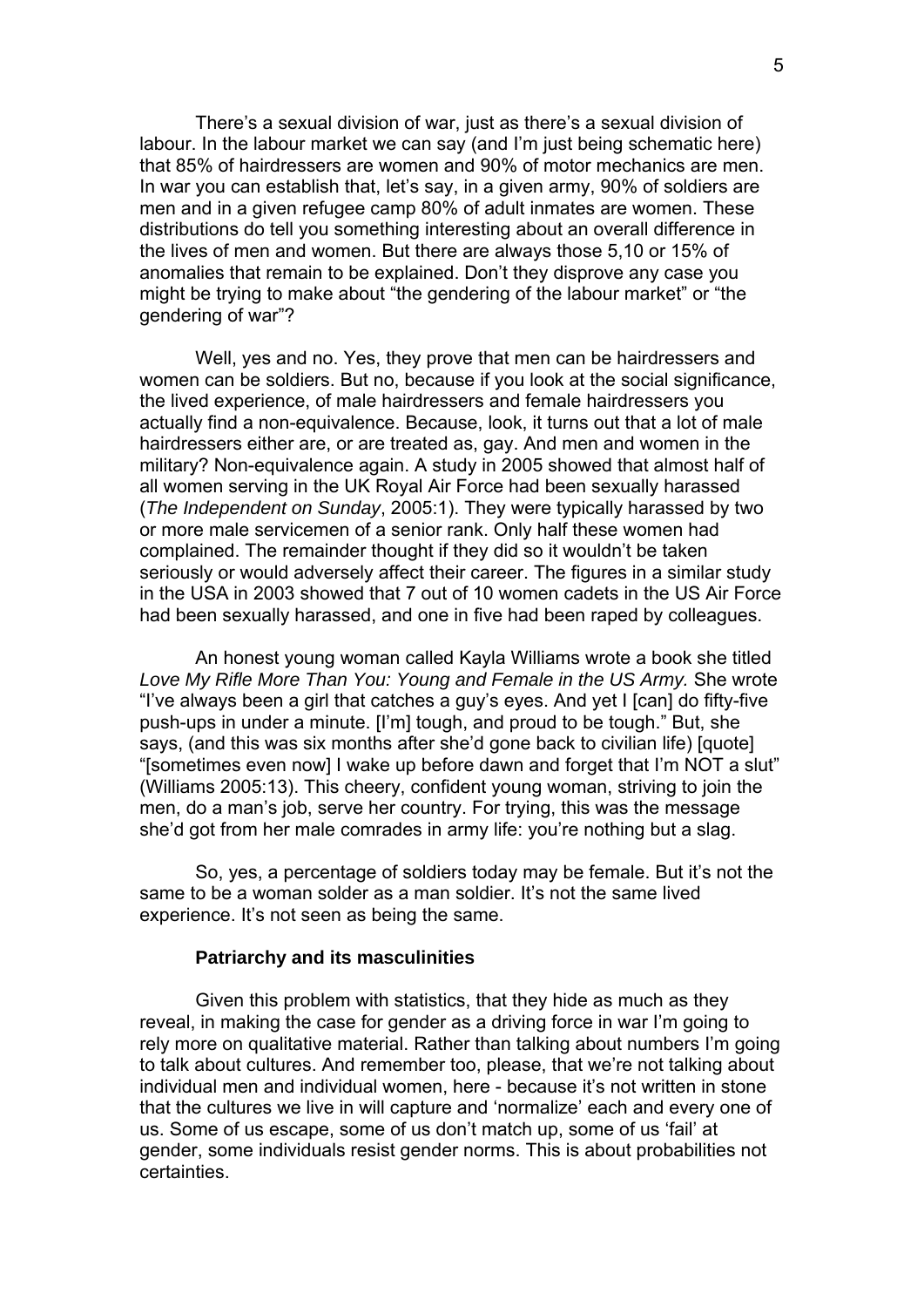Today I'm going to focus on masculinity and how we can see a certain model of masculinity at work in the perpetuation of militarism, militarization and war. And that after all is probably the thought that occurs to us first in considering gender and violence, isn't it: that in certain versions, very widespread and influential versions, masculinity is truly a societal disaster. But the next thought that occurs is almost always: well - many forms of femininity are a disaster too. Women contribute to the disaster in many ways, through the way they rear boys, through their loyalty to violent men, and through emulating male forms of power.

So, yes, in case you're wondering, there will be a few horror stories about patriarchal feminity tomorrow. But meanwhile I want to hold the focus on masculinity, masculine cultures and their significance for the perpetuation of war.

I want to underpin this by noting first the interaction between two things - institutionalized structures of power and cultural processes. If you think about it, if a given social group (in this case men) are to retain their advantage from generation to generation, the system that sustains that set of arrangements (patriarchy) must reproduce itself. What's more, to endure over time in changing conditions (globalization, new technologies), it must reproduce adaptively. How does this happen? Adaptive reproduction involves a continuous cyclical interaction between, on the one hand structures, institutions, and on the other processes, cultures. We can see this clearly in the case of the sex/gender system. On the one hand things like the church, education, family, on the other ways of doing things, ways of carrying on. How you rear your children, how a teacher supervises the school playground, the message purveyed in the media, video games. The little day to day things adaptively reproduce the institutions over time. Living cultures of masculinity and femininity animate the structures, keep them up to date, enable them to survive.

Especially masculinity. As feminists we tend to think that what patriarchy has most to be afraid of is women rebelling and stepping out of bounds, so that the smooth reproduction of the system stalls. But actually I think it's masculinity that's patriarchy's biggest worry. For men as a social group to retain supremacy over women, as they have done extraordinarily well for at least five thousand years, men and masculinity absolutely must acquire a shape that's adequate to power.

And there is a problem here. The ruling economic class has material wealth on its side. Ascendant 'peoples' often have the mechanisms of the state in their hands. By contrast, the ruling sex, as such, has rather few and pitiful resources. Men don't have a larger or more complex brain than women, nor greater manual dexterity. They do have a 20 to 25% advantage in musculature, a few inches greater average height, a sex-specific hormonal energy - and a penis.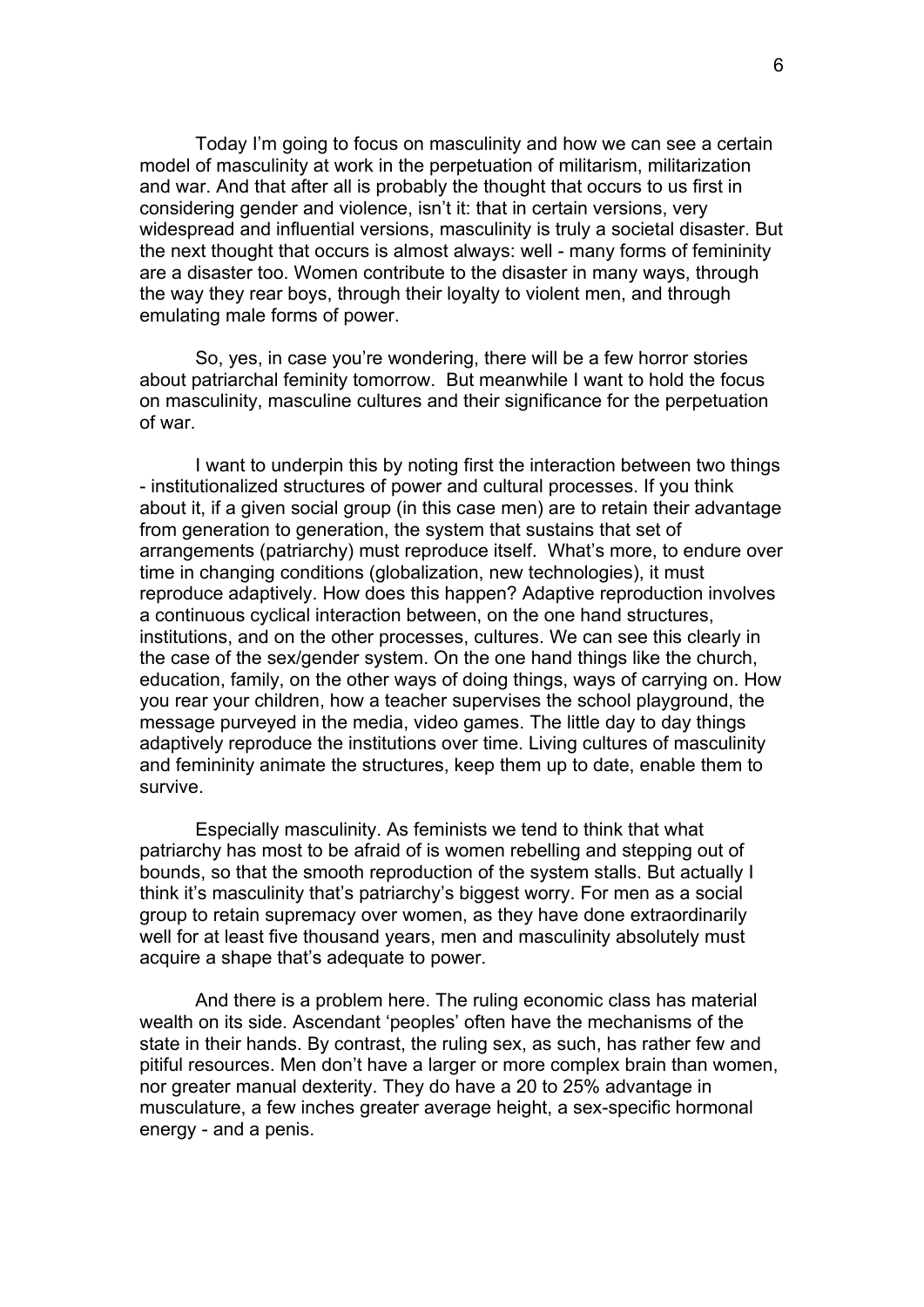But the latter is a notoriously unreliable resource. I like the phrase Joanna Bourke has for it, "a hesitant and unstable organ", she calls it (Bourke 2007:421). To achieve supremacy for men as a social group, the penis must be transformed into the phallus. The consolidation of the phallus, the symbolic power that extends physical power into the social domain, is achieved through the cultural process of masculinization. Masculinity must be produced in appropriate forms and activated in social institutions such as economic enterprises and political structures where patriarchy (men as men) can share some of the wealth and authority deriving from the systems of class and state supremacy. The church and the military are two institutions where, assisted on the one hand by ideology and the other by hardware, patriarchy has sustained the ascendancy of men with particularly striking success.

The cultural process of masculinization not only produces men as different from women, it produces some men as different from other men. So it's better to speak of masculinities, in the plural. R.W.Connell was the first, I think, to point out that while one form of masculinity may be hegemonic in a given gender order, there are always others – working class masculinities, homosexual masculinities, subaltern masculinities among ethnic minorities and colonized peoples (Connell 1995). There are even, now and then, here and there, subversive masculinities, refusing their part in patriarchy - and they are a source of great hope.

It's not always and in all societies that the hegemonic, ruling, form of masculinity is militarized. But in many it is. A clear example is Turkey. Ayse Gul Altinay has written about this in a really interesting study, The Myth of the Military-Nation (Altinay 2004). She shows how, in Turkey, where patriarchy, nationalism and militarism visibly shore each other up, lean on each other, define themselves in each others' language, the paradigmatic ''Turk' isn't just a man, he's a soldiering man.

Turkey, actually, made me think about the significance of honour in such a system. I'd been in the south-east Kurdish region where Ayse had taken me to visit Nebahat Accoc and her organization Ka-Mer. Ka-Mer protects women who are under threat of death for "dishonouring" (and I put this in quotes), dishonouring the patriarchal family. And as we drove around I noticed some words written in gigantic white letters across a hillside. The stones had been painted by the Turkish military, who patrol this area to keep down Kurdish insurgency, which has links in the neighbouring state of Iraq. The words were "The border is honour". Kurdish and Turkish men, equally at home in the patriarchal family and the patriarchal military, each the sworn enemy of the other, understand each other only too well through this shared travesty of honour. "Travesty" because of course the word honour, honorable, at the same time has other, humane and worthy, meanings.

Among the women's organizations I met in the course of my research, one was a transnational network of women living in the Philippines, Japan and other countries with which the United States has agreements to locate military bases. They call themselves The Women's Network against Militarism, and they monitor and inform each other about US policy developments and the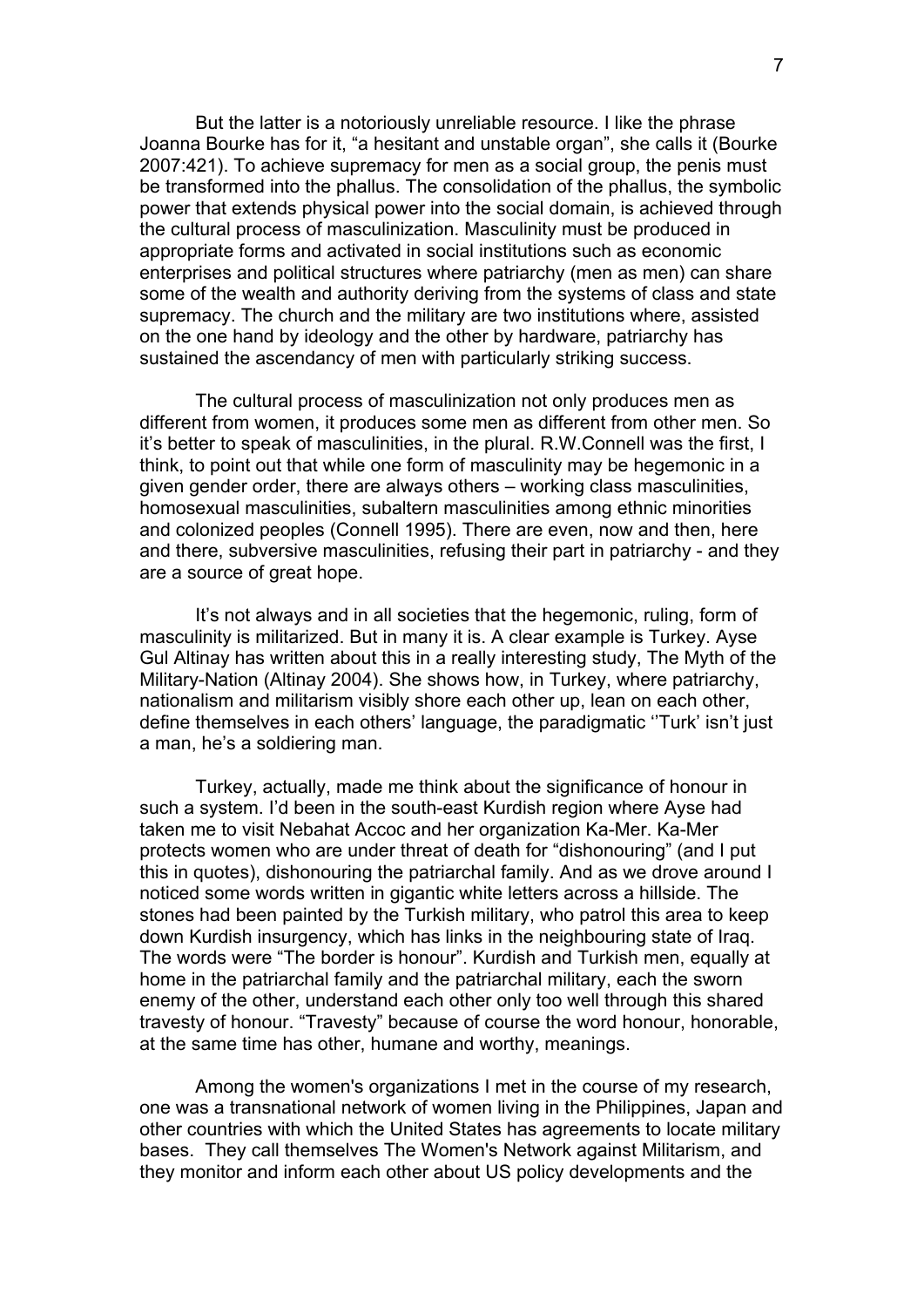damaging impact of the US bases on local life, particularly on women. These well-informed women activists are clear about the part played by patriarchy and masculinism in the region. "The basis of militarism is the strengthening of the patriarchal system," I heard Aida Santos say, thinking of the effect the US presence was having on her own country's gender relations. And in one of their pamphlets the Network write, "Masculinity, in many countries, including the United States, is defined in military terms. We need a redefinition of masculinity, strength, power, and adventure; an end to war toys and the glorification of war and warriors."

Most of the time, of course, the United States of America doesn't represent itself as militarized, but rather as the land of consumer choice, of political freedom and economic liberalism. But the reality is, its military expenditure at around \$515 billion in the coming year, is getting towards equalling that of all other countries of the world combined. And although the US, unlike Turkey, doesn't have male military conscription, its armed forces currently stand at a massive 1.4 million, with another 1.4 million in the reserve. And those women of the Pacific region are right. Culturally, too, manhood and militarism, closely yoked, are visibly present in the USA as a kind of spinal column holding state and society erect.

#### **Masculine policy making: the nation's posture**

Men and women sociologists in the States have made some very interesting analyses of this phenomenon. I'll mention just two studies, one about US society as it entered the Vietnam war, one as it emerged from it. In these studies you can very clearly see gender relations pointing the way, so to speak, along the continuum of war.

A few years ago, Robert Dean decided to look back to the coldest years of the Cold War and wonder how foreign policy was made. In particular he asked himself "how did highly educated men, who prided themselves on hard-headed pragmatism, men who shunned "fuzzy-minded" idealism, [how did they] lead the United States into [such] a prolonged, futile, and destructive war…" ? (Dean 2001:1).

He decided to look at the policy-making group - John Kennedy, Lyndon Johnson and their circle - as complex, socially-constructed beings, shaped by quite specific cultures. He noted that they were the product of exclusive maleonly institutions: boarding schools, Ivy League fraternities and secret societies, elite military units, and metropolitan men's clubs, places in which imperial traditions of service and sacrifice were fostered, places that were the source as he puts it of "an ideology of masculinity", imbuing men with a particular kind of manhood, ritually creating what he calls [quote] a "fictive brotherhood of warrior intellectuals" (Dean 2001:5).

This national elite, that defied all rationality in taking the US to war in Vietnam, inherited from their predecessors a "national security state" dedicated to the containment of communism and the expansion of a corporate capitalist world economic order. Some of you may remember how Kennedy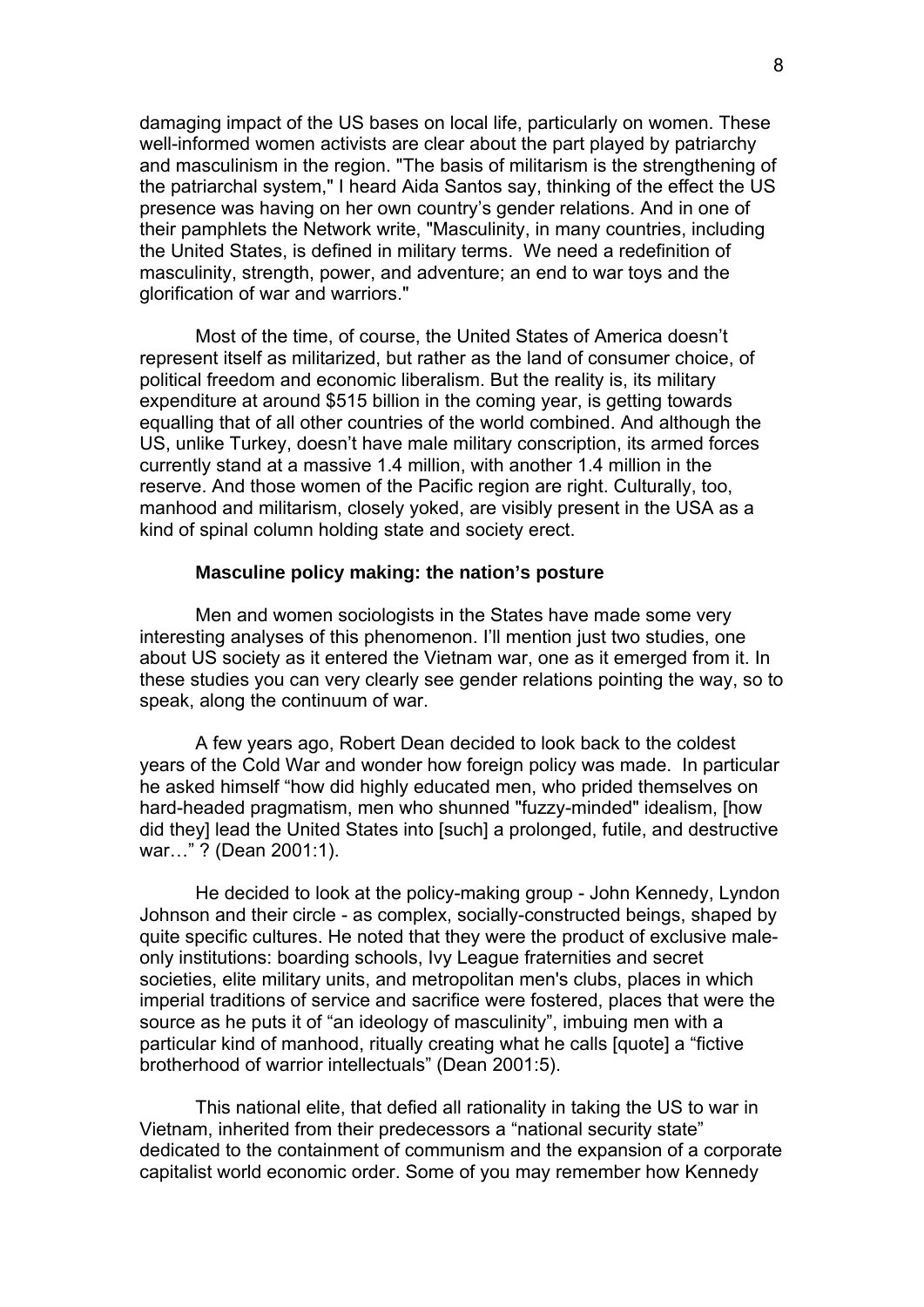campaigned for office with a promise to halt America's decline into a flabbiness and impotence that had left the country vulnerable to the threat of a hard, ruthless Soviet empire. The US, he pronounced, had [quote] "gone soft - - physically, mentally, spiritually soft" (Dean 2001:169). The identity narrative of the imperial brotherhood, Dean shows, with its cult of courage and honour (honour again!), demanded rigid defence of boundaries and a despising of anything that looked like appeasement.

The second study I'll mention is Susan Jeffords analysis of novels and films of the post-Vietnam period - films like *First Blood*, and *Missing in Action*. The defeat of US might by a mere peasant army, the return of disabled and traumatized veterans, was shocking both to the state and to ordinary Americans. The war years had seen the emergence of a new left, draftresisting youth and a startling self-assertion by women in second wave feminism. If the US was going to recover self-respect, if it was going to confidently project its power in the world again, strategies of remasculinization were badly needed (Jeffords 1989).

Jeffords looks carefully at something she saw taking place in US social relations in the late seventies and eighties, something to do with getting the nation state back into an erect posture. She calls what she sees [quote] "a large-scale renegotiation and regeneration of the interests, values, and projects of patriarchy" (Jeffords 1989:xi). She shows how films and novels about Vietnam stood the soldier/veteran back on his feet as hero, how they celebrated masculine bonding. This reworking of the Vietnam story totally eclipsed women and the feminine. What it did was to heal the wounded veteran (she says), acquit him of feminine weakness, so despised, and project that instead onto a wimpish government that had betrayed its men.

Susan Jeffords doesn't go quite as far as I'm going in these talks - she doesn't wish to suggest causal connections between gender and war. But she was writing in 1989. Three years later came the Gulf War. It wasn't only feminists then that felt one element, just one element, among the motive forces behind the USA's Operation 'Desert Storm' was a masculine redemption of the defeat in Vietnam. Later, in 2001, we'd see George Bush Junior's belligerent response to the attack on the twin towers. Susan Faludi has just written a new book – you've probably been reading the reviews – *The Terror Dream* it's called – which explores how both in reality and in media representations, post 9/11, there's been a hunt for male heroes (paradigmatically the New York fire fighters) while women have been refeminized, returned notionally and even to some degree factually, to domesticity. This is how America has dealt with its sense of impotence (Faludi 2008).

#### **From boy to man, civilian to soldier**

I want to turn now from the war policy moment to the grittier moment of the military boot camp and see how gender predispositions shape the preparation of men for war fighting. Because those elite policy-makers we've been talking about weren't the ones who paid the real cost of the Vietnam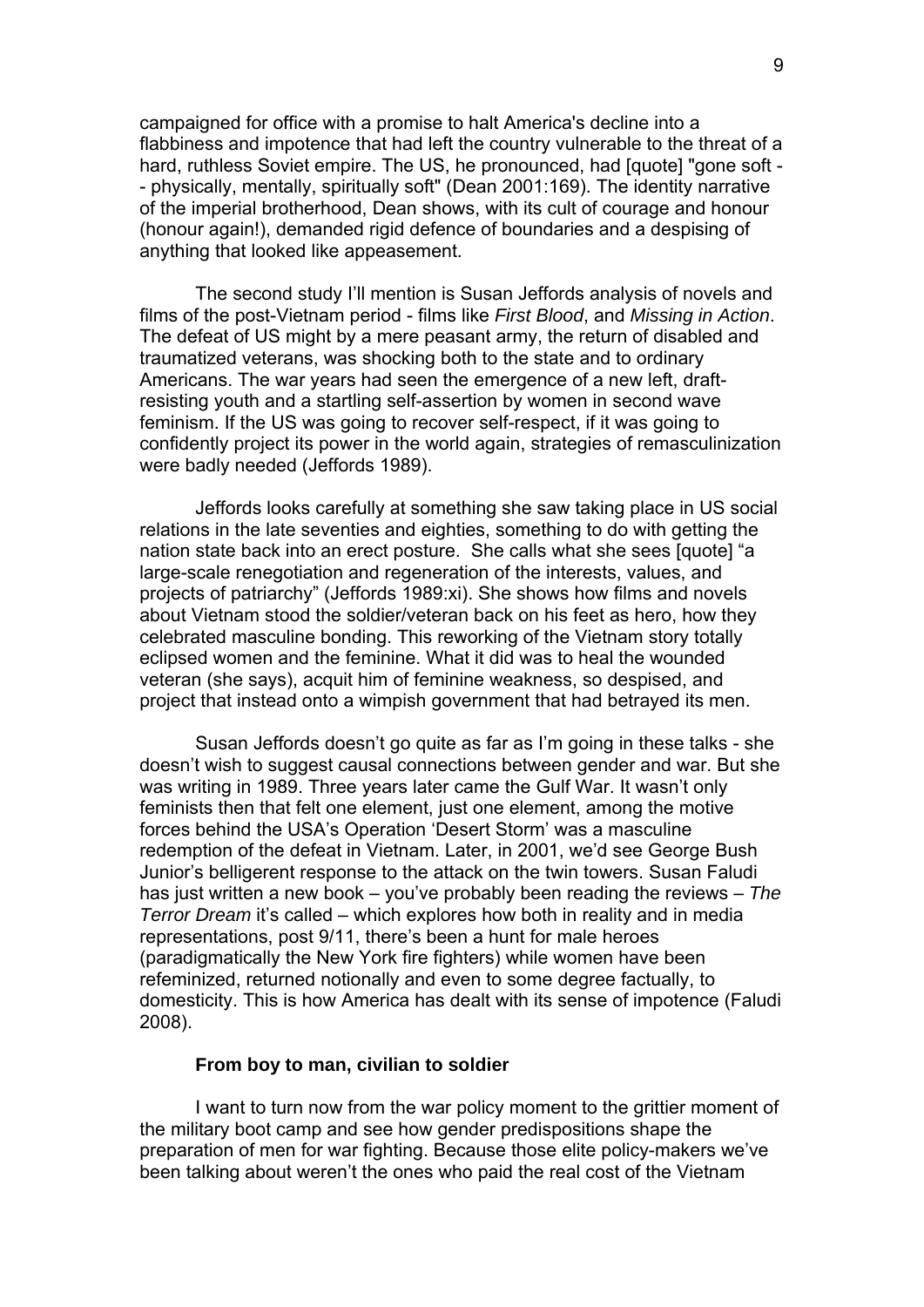war, and it's not they who are paying the price for Irag. It's ordinary male human beings who are bribed, bullied, deformed and sent to the front to do terrible things in the service of political purposes. Some of you may have seen the film *In The Valley of Elah*? That's a very moving allegory of the power of the military experience to turn a nice young man into a monster. More important for my case, it also shows very distressingly the way the patriarchal imperative of manhood is imposed on the son by the father, acted by Tommy Lee Jones. First, his father's standards of masculinity leave the boy no option but to enlist if he is to prove himself a man. Then, serving in Iraq, the young man kills a civilian child. He weeps about it on the phone line home. His father, alarmed by this shaming effeminacy, asks nervously "is anyone listening to this?". Relieved to hear nobody has overheard, he urges his son back to continue his atrocities with a stiff upper lip.

You know…between 2000 and 2002 I listened carefully to more than a hundred women in Cyprus, a small island that accommodates the barracks and barbed wire of no less than seven armies, if you count a British base and a UN peacekeeping force, and which has compulsory conscription into rival Turkish Cypriot and Greek Cypriot armies. The reason, more than any other, these women wanted peace is because of what this gender regime does to their sons. The army has the power to turn the child you love into the man you fear. In turn this man, now drilled in a lethal combination of ethnic scorn and masculine cockiness, becomes an impediment to peace.

But the chiefs of staff, battlefield commanders and drill sergeants have a serious human resource management problem turning men into soldiers. Some recruits are already scenting blood and straining at the leash, others are indifferent or plainly terrified. How is a functional army to be created out of thousands of men, coming from a variety of backgrounds? Each one must eventually be willing to kill and to die, but to do so only in a disciplined and approved manner.

Mind you, the tolerance of "beserkers" is greater in some armed forces than others. My friends among the Mano River Women's Peace Network in Sierra Leone could tell you about Foday Sankoh's Revolutionary United Front in the civil war of the late 1990s, where discipline was not at issue… How it was constituted out of a ready-and-waiting stratum of urban youth, high on drugs and drink, reinforced by criminals turned loose from the prisons. These young men were expected by their leaders to rape, and to mutilate with machete and handgun. The more atrocity the better.

By contrast, Western armies today are obliged to have a smidgin of regard to the squeamishness of TV viewers. It means the military commanders have to walk a fine line. Over-aggressive men won't do, but neither, for heaven's sake, will non-aggressive men. The process to which the new soldier recruit is subjected is to first haze, brutalize and break him, and then to rebuild his masculinity in a specific form. Those sergeants drive home with their obscenities a despising for any difference - using racial insult, denigration of homosexuals, and the objectification of women. Militarization calls on men to kill the woman in themselves. Civilian life has already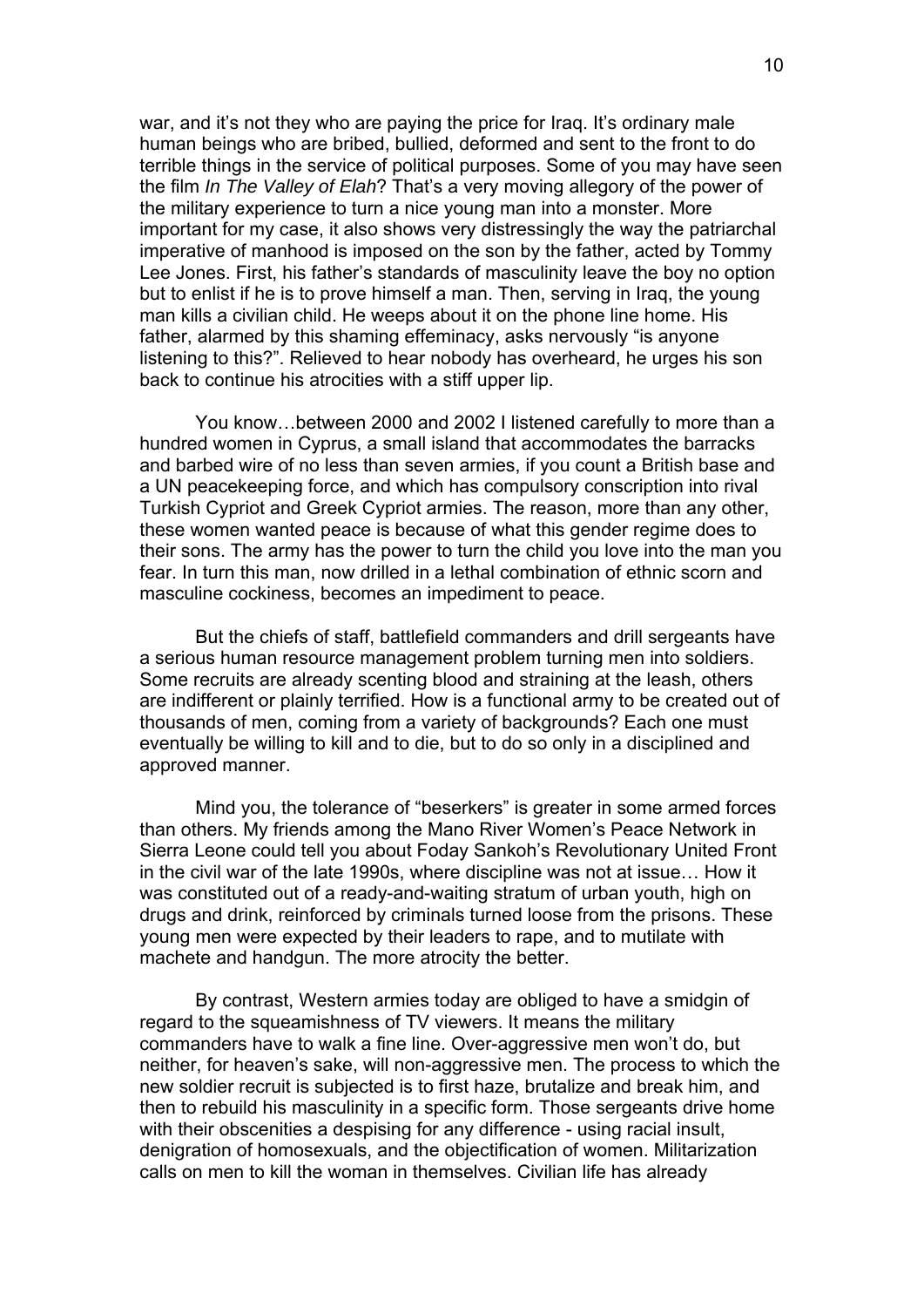suppressed it – now it has to die. At the same time, what's so deeply sad, is that men are also prepared for war by appeal to the noblest sentiments, love of family and community, and a selfless courage.

John Horne, another social scientist who studies war, took a little liberty with Clausewitz when he wrote "war is masculinity by other means". To understand war, he said, we need to study "the dense associative life of men" (Horne 2004:31). In the boot camp we see most clearly the "homosociality" in which a man learns to bond with other men. As he's initiated into the company or the squad, his sense of entitlement – to a woman, any woman, all women, to use as he sees fit – already fostered since boyhood, is affirmed. And now, in war, he can expect to enact it without penalty.

I'll return to that tomorrow. For today, in coming to a close, I just want to establish one point. All the stories I've just now told you about men, masculinity and militarism are usually told to show how war shapes gender relations. And indeed it does. But I'm asking you here to see the influence simultaneously running the other way. It's because gender relations are what they are, because of the power and violence inherent in patriarchy, because a manly identity must have no truck with compromise, negotiation or acquiescence (necessary to peace, tainted with femininity) that we can say gender (as we live it) predisposes our societies to war, fosters militarization, denies peace a footing, and drives the continuum of war along.

Unless we achieve a transformation of gender cultures, relations and structures we won't be able to stop war, of this I'm sure. But let's put it more positively. Gender wisdom can contribute to peace. I think there are faint glimmers of awareness of this in some corners of some countries. But we seem to take one step forward and one step back. Look at this:

The other day I read a news clip in *The Guardian* (2008:15). You know, there's been quite some progress in nurseries and play groups where carers and parents, determined that they won't any longer encourage violent play in their children, have decided to rid the toy box of those plastic guns and pistols. This article stated that our government ministry, the Department for Children, Schools and Families (and the Children's Minister is a woman, Beverley Hughes) had now issued advice that boys (you guessed it!) should be encouraged to play with toy guns at nursery school. It had been observed that boys between three and five years old were falling behind their female classmates in all areas of learning. This was partly (the Ministry believed) because nursery staff had been trying to curb boys' desire for boisterous games involving weapons. Boys were more likely to become interested in education and would perform better, it was felt, if encouraged to pursue their chosen play. Transformative change in gender? No chance.

When I read this, I didn't know whether to laugh or cry. Actually I think what I wanted to do was e-mail Sandra Whitworth, here in Canada. I'd just been re-reading her great study of the gender contradictions of UN peacekeeping. You know, Sandra's work is so clear-sighted. And other women here in Canada… some of them set up the Women in Conflict Zones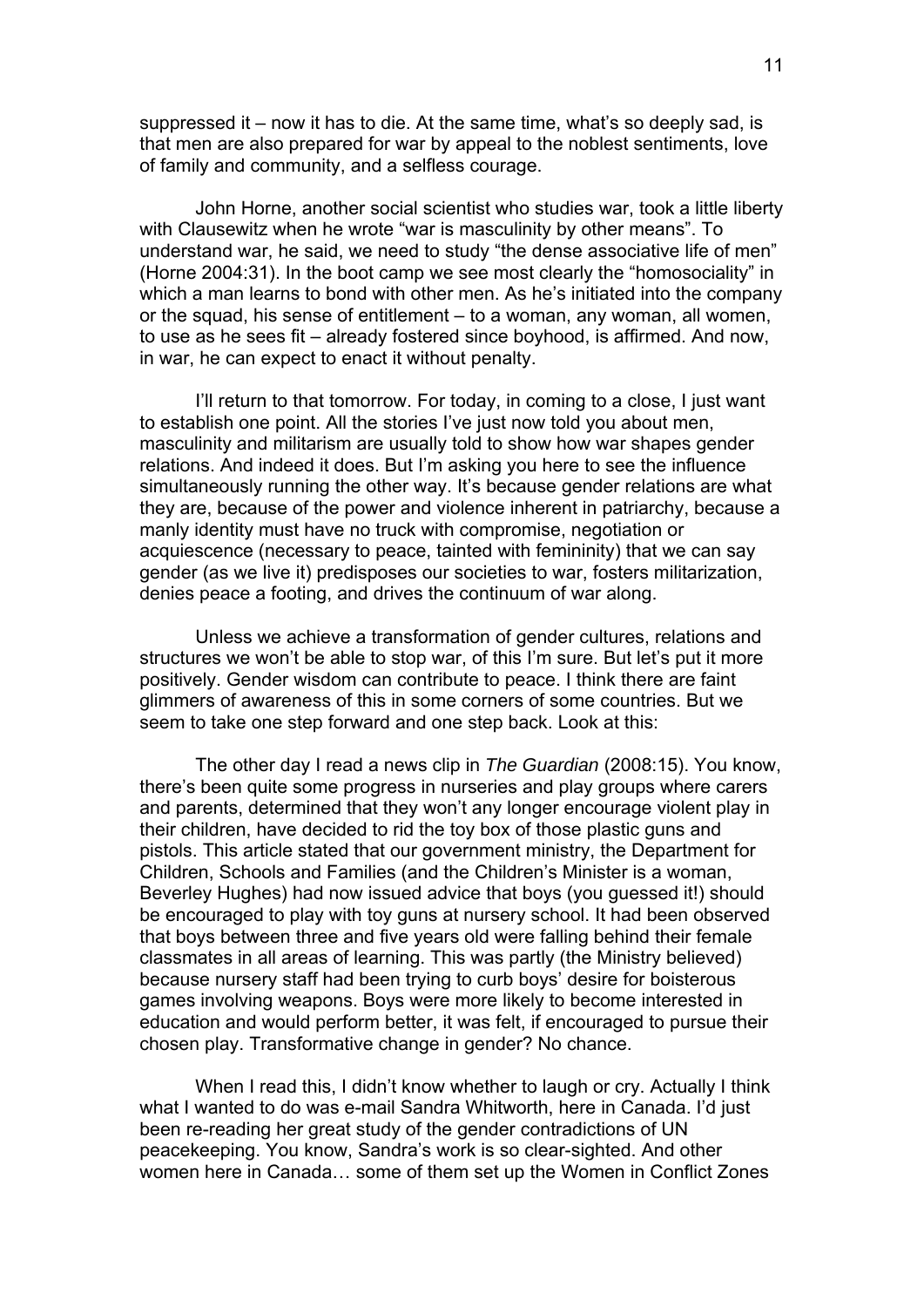Network next door at York University, and organized meetings for us in Toronto, and Sri Lanka and the former Yugoslavia. They've been very important to the rest of us working on these themes. They've thought so perceptively and deeply about gender and conflict.

But back to Sandra Whitworth… We once had such hope in UN peacekeeping, didn't we. For Canada, the myth of the transformed masculinity of the kindly "blue beret" died hurtfully in Somalia in 1993. It died for others of us at different times and places. Sandra puts her finger on the main contradiction. It lies in the reliance of peacekeeping on soldiers. "Soldiers aren't born, they're made," she writes. "And part of what goes into the making of a soldier is a celebration and reinforcement of some of the most aggressive, and most insecure, elements of masculinity….All the messages a soldier receives about appropriately masculine soldierly behaviour are fundamentally at odds with what's expected in a peace operation" (Whitworth 2004:16).

She traces the moves by feminists and allies in the United Nations, in the UN Department of Peacekeeping Operations, in the Security Council, to transform the gender relations of peacekeeping. And she shows how it fails. I've heard the same story from Carol Cohn, Felicity Hill and others who were close to the process. Feminists thought that 'mainstreaming' (as it's called), mainstreaming gender into the UN, would lead to gender transformation. It didn't. What happened was that instead of being challenged, gender difference and complementarity were actually affirmed in this process. The idea of "women" [in quotes] was welcomed. Resolution 1325 on "Women, Peace and Security" was passed, to wide acclaim. But this was women once again reified as victims - though now also to be utilized as a resource for peace. Militarism and the primacy of soldiering went unmentioned. The word masculinity remained unsayable, its traditional values unchallengable – in the Security Council, in the United Nations, as they are in the institutions most of us live and work in. A great work of subversion is needed. And men are the ones, I think, who have to do it.

Time to conclude. So let me just summarize the argument I've made here tonight. It's that if you look closely at war as a sociologist or anthropologist, you have in your hands a lens that reveals cultures, the detail of what's done. You see job adverts for the military, you see training, you see discipline and indiscipline, killing, rape and torture. If, as well, you look at war as a feminist, as well, you see the gender in all of this. And you look again at so-called peacetime. You see that the disposition in societies like those we live in, characterized by a patriarchal gender regime, is towards an association of masculinity with authority, coercion and violence. It's a masculinity (and a complementary femininity) that not only serves militarism very well indeed, but (and this is my argument) it seeks and needs militarism and war for its fulfilment. It shuns compromise and concession (the effeminate language of peace). Yes, of course, the violence of war is productive. It produces re-burnished ethnic identities, sharpened by memories of wrong and a desire for revenge. It produces armed masculinities, victimized women. But these war-honed gender relations again feed back perennially into the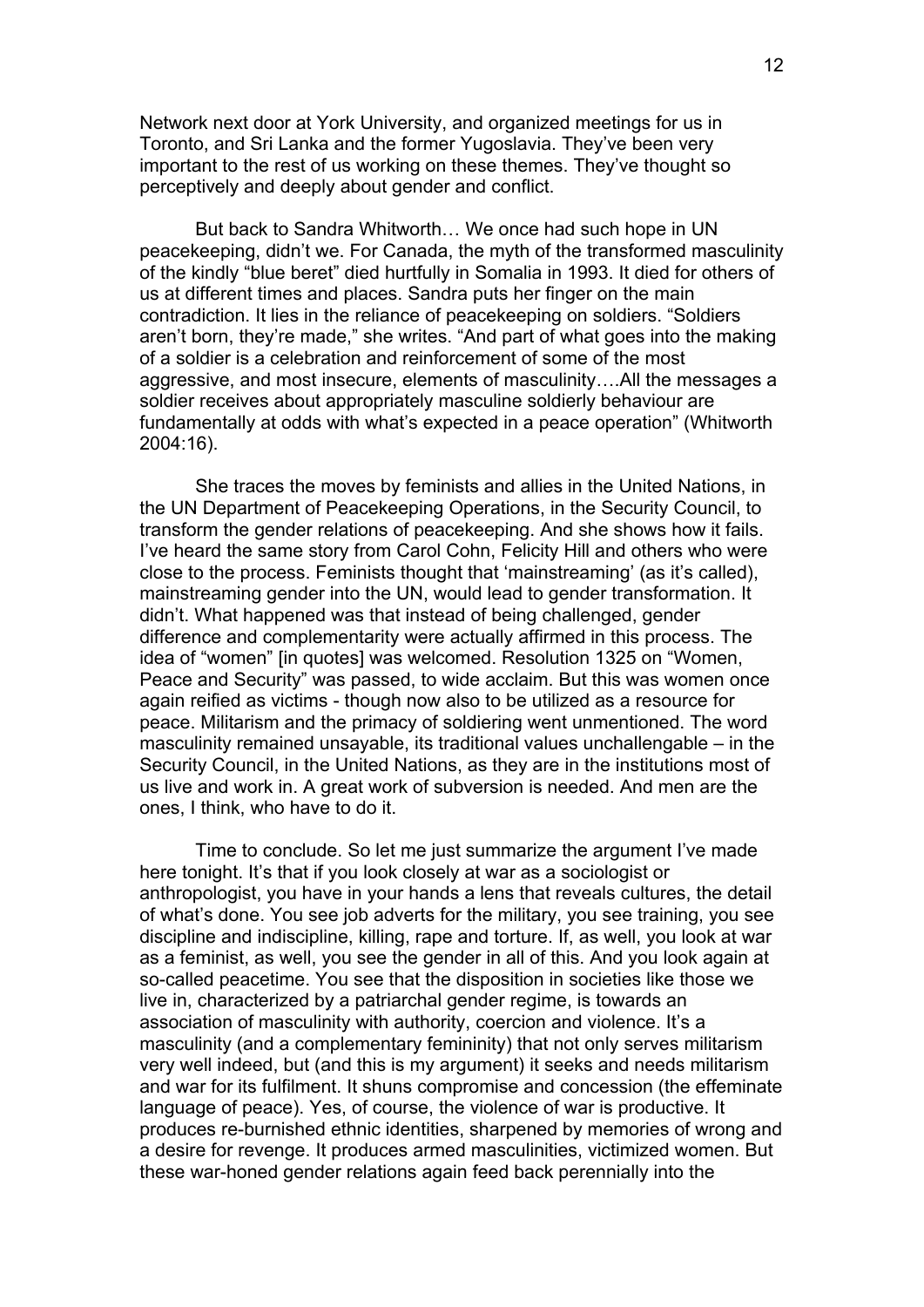spiralling continuum of war, for ever predisposing our world to violence, forever disturbing the peace.

# **2. Gender, Power and Violence**

To recapitulate, then, a lot of women antiwar activists in countries as far apart as India and the USA, Colombia and Serbia, Sierra Leone and Korea, showed me that they perceive gender as a driving force in war, and that's the title I've given these talks. They say, yes, of course economics need and greed – that's a cause of war. And yes, that other trope in international politics - nationalist grievance, hatred of foreigners, ethnic identity struggles – that's a cause of war too. But gender in the way we live it in patriarchal societies (and in different ways all of our societies are patriarchal) is also a motor perpetuating militarization, fuelling belligerence, driving war along. I've suggested that to see this happening we need to look at war in a particular way, as a sociologist or anthropologist, seeing it as social and relational, as systemic and as a continuum.

Now I want to look more closely at gender's interaction with those other, better understood, causes of war. I'd like to talk a little more explicitly about sexual violence in war. Then I'll move on to think about women in patriarchy – those sticking with the patriarchal job, sometimes promoting war; and those stepping out of line, sometimes into antiwar activism. I'd like to end by asking a question: what might seeing gender and war in the spirit of these lectures mean for strategy in our peace movements?

### **Causes of war and where to look for them**

When we say "gender is a driving force in war" do we really mean to suggest causality or is it just rhetorical? I'm going to take a deep breath here and say yes: we mean it literally. But of course the verb "to cause" can be interpreted several ways. Gender isn't a "cause" of war in the usual sense. Well, OK, there may have once been a war fought "for" Helen of Troy. And that maybe was not so different from a war fought "for" oil wells or "for" national autonomy. But today patriarchal gender relations are among the causations of war in another sense, in the sense that they predispose societies to it. They make war likely. They make peace difficult to sustain. Consequently, as we'll see, gender manifests itself in a different way from other causes of war.

To be a bit schematic here, I'm going to illustrate this by singling out two important and indisputable sources of friction in intra-state and inter-state relations: economics and ethno-nationalist rivalries.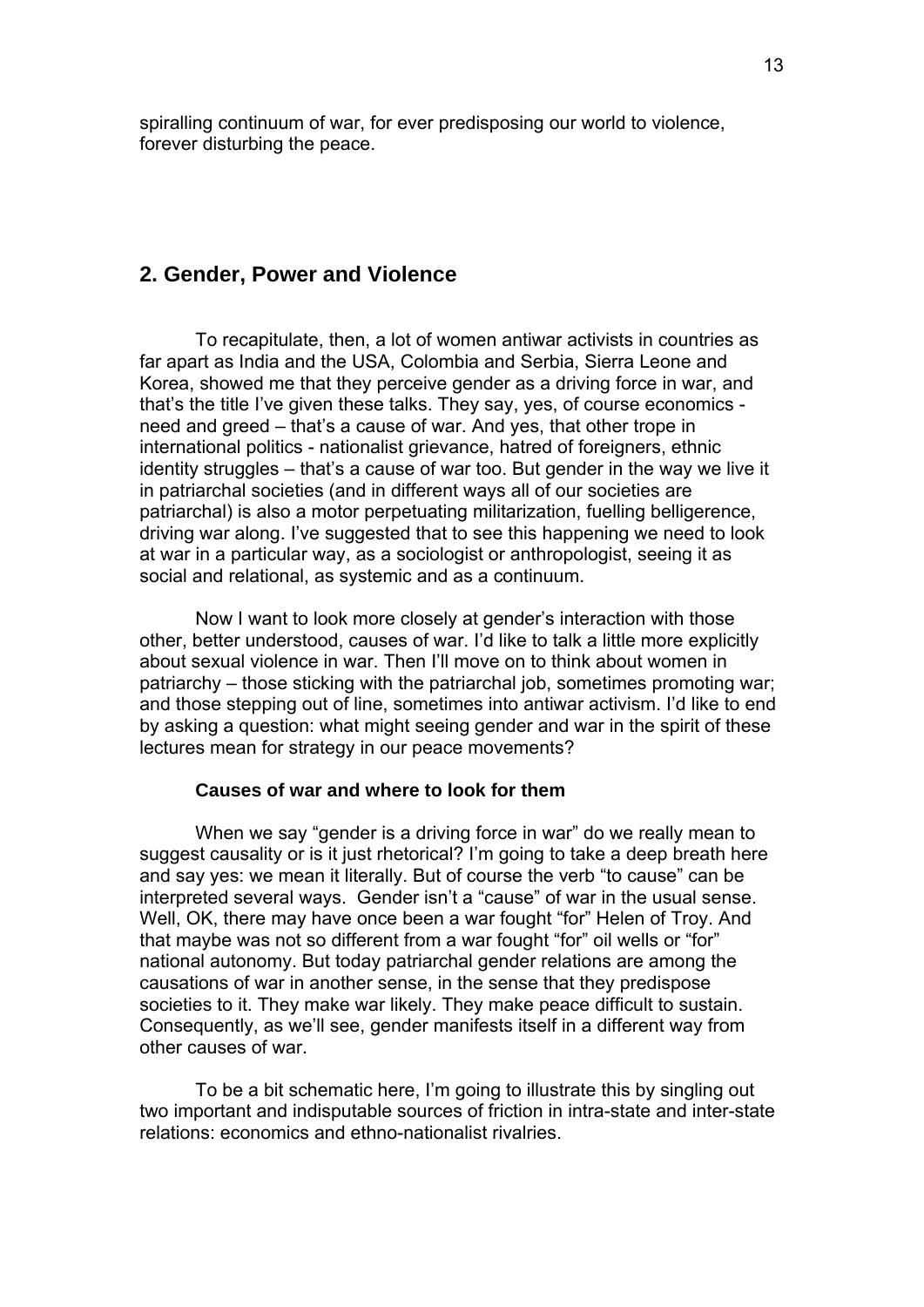The economic motivators of war are usually rather clear to see. What are the aggressors demanding? What are the defenders defending? In early wars, five thousand years ago, we might see theft of grain surpluses; a little later maybe a demand for levies, taxes, tributes; water sources; control of trade routes. In internal revolutionary wars – let's say the Russian revolution of 1917 – the aim may be to seize control of the means of production. In African wars today you can see valuable minerals as a factor. Diamonds in West Africa. In the Democratic Republic of Congo, with 3.8 million war deaths in recent years, an economic factor is the minerals coltan and tantalite for computers and mobile phones.

The capitalist mode of production is essentially expansive, continually seeking new sources of material, cheaper labour forces, new consumers who can be persuaded they need new commodities. From 1898 when the USA defeated Spain and took control of the Philippines, Guam, Hawai'i, Puerto Rico and Cuba, US [quote] "interventions" have primarily been about maintaining and extending control of markets. There's often an economic motivation in wars that are presented as being about "security" – oil in Iraq for instance. So economic factors in war are written into the news headlines, so to speak, or at least it's not difficult to read them between the lines.

Another, perhaps the other major cause of war is that cluster of things that you might call "us and them", the constitution of an ethnic or national self and its others. Foreign-ness. Raids against the ones outside the walls of the first city states, the barbarians on the borders of the early empires. Later, the Infidel.

Some contemporary wars are fought by an insurgent ethnic group trying to get recognition inside a larger polity, looking for more autonomy or it's own state: like Kurds in Turkey aspiring to join Kurds in Iraq and Syria in a Kurdish state, and the Turkish military intent on stopping them. How do you detect this kind of racializing cause in war? You listen for what the ideologues are saying, the religious leaders. What's the propaganda, who's putting it out? You look to see what names are claimed by the fighters, what names they're imposing on others.

But where do you look to see gender as a causal factor in war? Not usually in the same places. Well, not often - but now and then it may surface in the public proclamations of war-makers. The perennial call to "defend our women and children", for instance. Or, rather curiously, in the case of George Bush's "war on terror" we've seen the use of the *enemy*'s women to justify war. A couple of months after 9/11, as the US prepared to attack Afghanistan, Laura Bush, the First Lady, was wheeled out front to do the woman thing. She gave a radio broadcast aimed [as she put it] "to kick off a world-wide effort to focus on the brutality against women and children by the al-Qaeda terrorist network and the Taliban... Only the terrorists and the Taliban," she said, "forbid education to women. Only the terrorists and the Taliban threaten to pull out women's fingernails for wearing nail polish." Well, maybe. But reasoning from the protection of women is often spurious, since the reasoners are often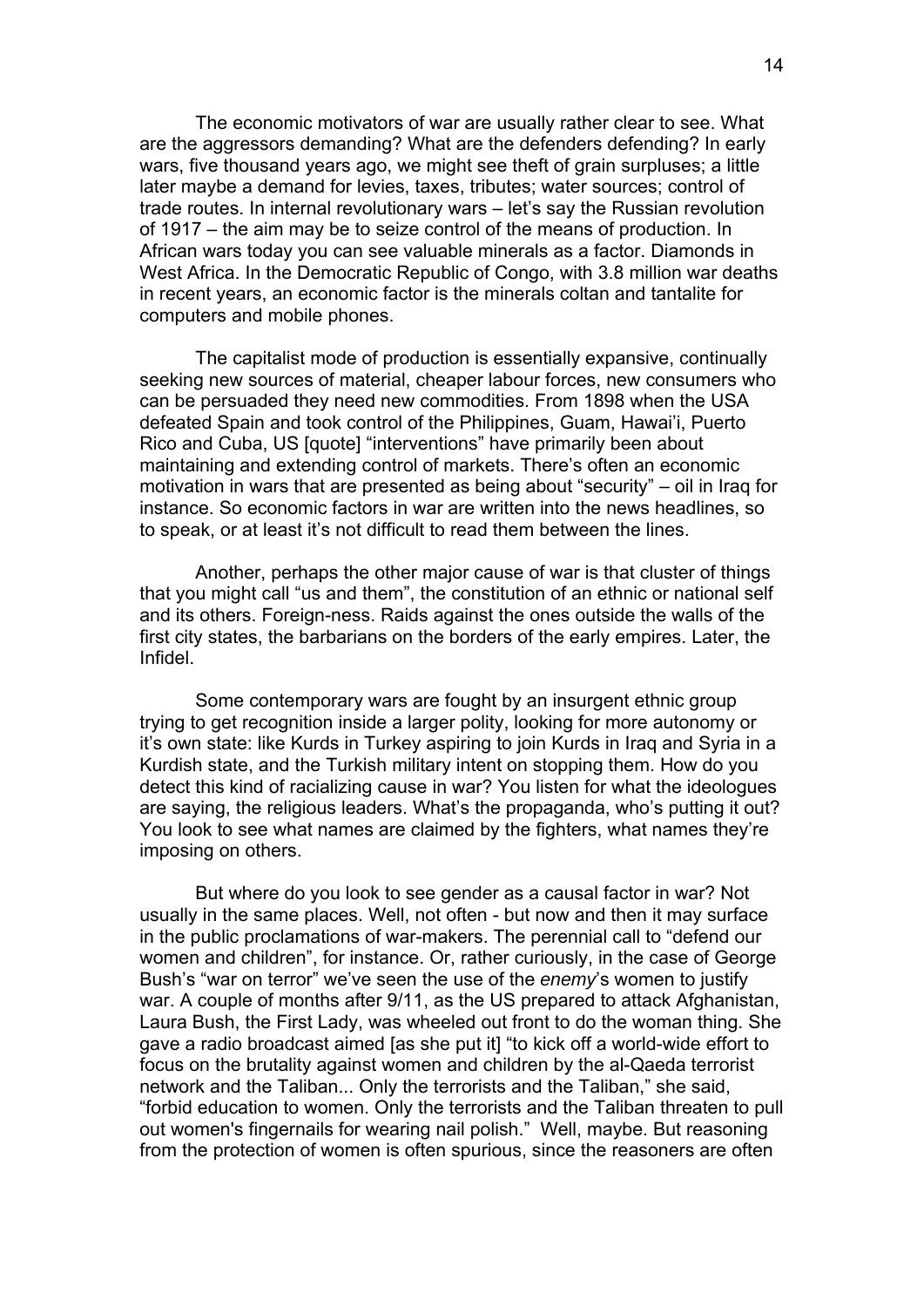equally busy exploiting women themselves. It turns out to be one patriarchy hitting another over the head with women.

#### **War-fighting cultures, kinds of violence**

No, I think we need to take altogether a different approach, and look in another place for the causality of gender in war. We need to look at cultures, cultures as they manifest themselves in societies before, in and after armed conflicts.

If we think of the war system as having a cyclical or spiralling life, as a continuum over time, proceeding from the discourse of militarist ideology, through material investment in militarization, aggressive policy-making, outbreaks of war, short firefights, prolonged stalemates, ceasefires, demobilization, provisional peace, rearmament etc., and if we look closely at the social relations in which individuals and groups enact these various steps, that's where it's easiest to see gender at work, pushing the wheel around.

The characteristic complementarity of patriarchal gender relations, its dyadic quality, specializes men and masculinity as wielders of authority and violence. It specializes women in compliance, nurture and support. I've already tried to show something of how this works, taking two moments in the continuum of war, the pre-war and post-war phases of national preparation and recovery after defeat (talking about the Vietnam period) and the phase of training men for combat. But now let's think for a moment about hot war, war fighting.

Historians and analysts of war routinely make the point that war isn't just aggression. Take Colin Creighton and Martin Shaw in the introduction to their classic collection of articles *The Sociology of War and Peace* (1987:3). They say "Aggression isn't force, force isn't violence, violence isn't killing, killing isn't war". Of course, they're right in a way: war's an institution, not fisticuffs. War is calculated. On the other hand, looking at war as a feminist, especially seeing it from inside the war zone, it isnt so easy to set aside "ordinary" aggression, force or violence as "not war". Women are saying loud and clear that they experience coercion by men in disturbingly similar forms in war and so-called peace.

War isn't only about sanctions and blockade, smart bombs and missiles. Soldiers sometimes get out of their armoured cars and use guns, fists and boots. Individual and collective emotions and responses do play a part in war-fighting. Some of them are violent. War as an "institution" is made up of, refreshed by and adaptively reproduced by violence as banal practice. Sometimes this is positively cultivated – yesterday we talked about the misogyny that drill sergeants bring to their job and instil in men during military training.

Some of the violence in war is not only gendered but sexualized. In peacetime, in everyday life, sexual violence is a commonplace, not an anomaly. It's inherent in patriarchy and it has meaning. Likewise sexual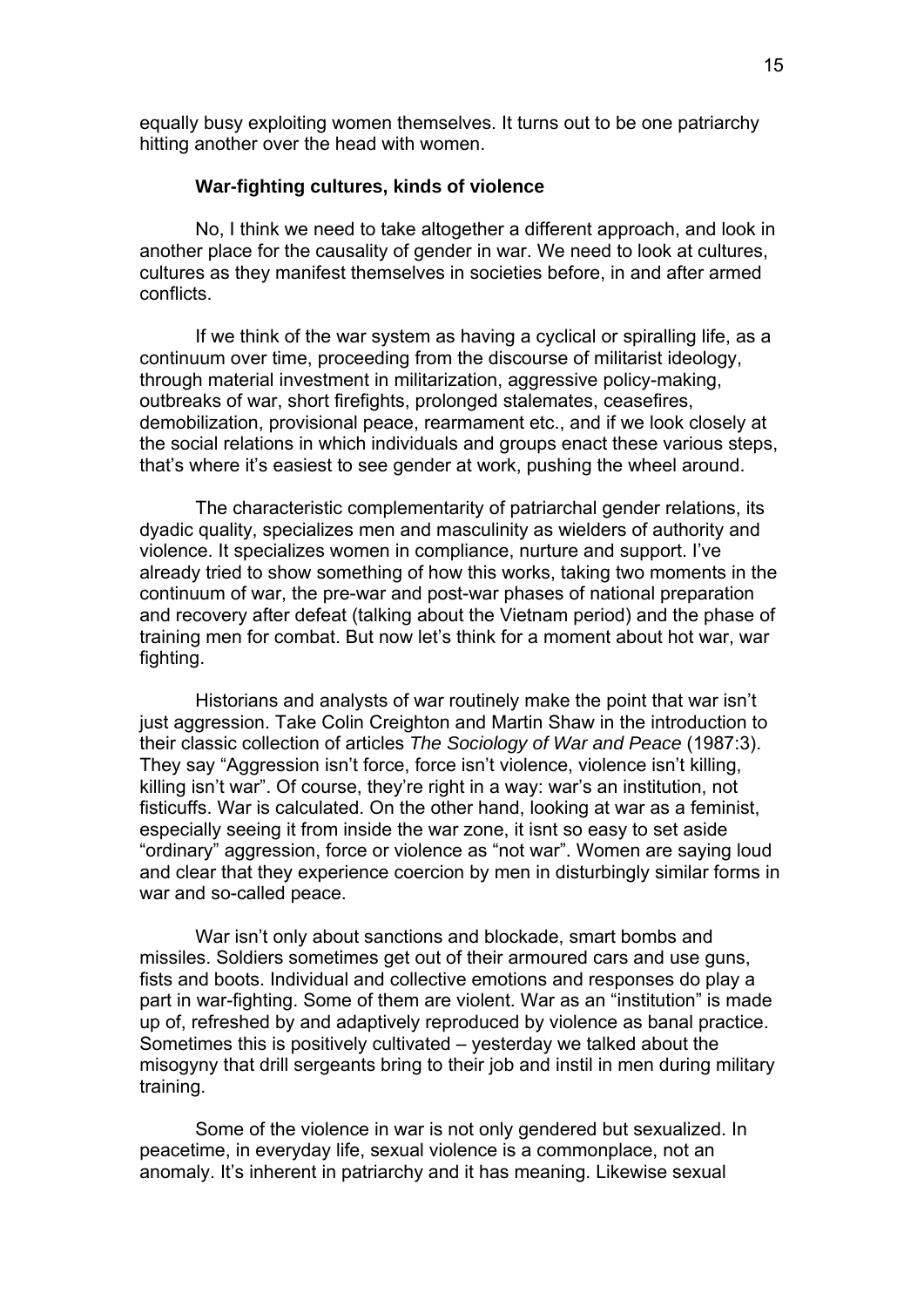violence isn't an aberration in war, it is an extension of normal patriarchal relations into wartime. And again it has meaning, a military meaning. It may be punitive; it may be genocidal. It may involve rape of men to destroy them by feminizing them. It may be recreational, about masculine bonding and morale, and in this sense it's not only enemy women who get raped, but also women of the men's own side, civilians, or women enlisted in the ranks of their own army. A survey of 558 women who served in US military in Vietnam showed that half had experienced sexual violence and 30% had been raped by their fellow soldiers (Morris 1996:655-6, cited by Bourke 2007:363).

In Guatemala, a thirty years' war is supposed to have ended with the accords of 1996. In that war you can see all the three sources of violence I'm talking about. It was an economic war (about land and landlessness, fruit plantations and foreign corporate interests), it was an ethnic war too (involving a genocide, by Latinos against the undervalued indigenous Maya peoples). But it was also a hugely sexualized and gendered war – with persistent and widespread rape, sexual torture and assassination, mainly by the state army. There's an inspiring group of women in Guatemala today called Actoras de Cambio who've taken on themselves the task of working with rape victims from the war, supporting them to talk for the first time about what happened. But one of the uncomfortable facts that is emerging as women begin to speak at last is that misogyny and violence against women has been there all along, part of Guatemalan life in so-called "peacetime", prefiguring the nature of the violence that would be deployed in war.

Since the war too. Actoras de Cambio work today in the midst of a slightly different, but not all that different epidemic, that's seen in some other countries too and that's being called femicide. In Guatemala, since they started counting in 2001, between three and five hundred women a year are being murdered. They are found raped and sexually mutilated, their bodies thrown in ditches and dumps. It adds to the feeling in Guatemala that the cycle of war continues. The feminist analysis you need, then, in order to understand pre-war and war you also need to understand post-war, when many of the same men, conditioned to violence in the same way, still not disarmed, continue the misogynist practices war gave them so much scope for. And then, instead of a constituency for pacification, you find many people are inclined to vote for a political leader that promises "an iron fist" (*mano dura*), who sees more violence as the only solution to violence. Land reform in Guatemala is still only a promise; indigenous people remain oppressed; and respect and regard for women, a valuing of women, has certainly not yet happened. And it's these things alone, and only all of them together, Actoras de Cambio say, that could establish something worthy of the name of peace in Guatemala.

The wars in Bosnia and other parts of the former Yugoslavia in the early 1990s established in popular consciousness the fact that rape can sometimes be a military strategy, part of a process of ethnic cleansing or genocide. Bosnia can thus sometimes seem like a special case. But sexual violence is widely present in war. In a recent spell of desk research on sexual violence in war I downloaded Amnesty International Reports that cover no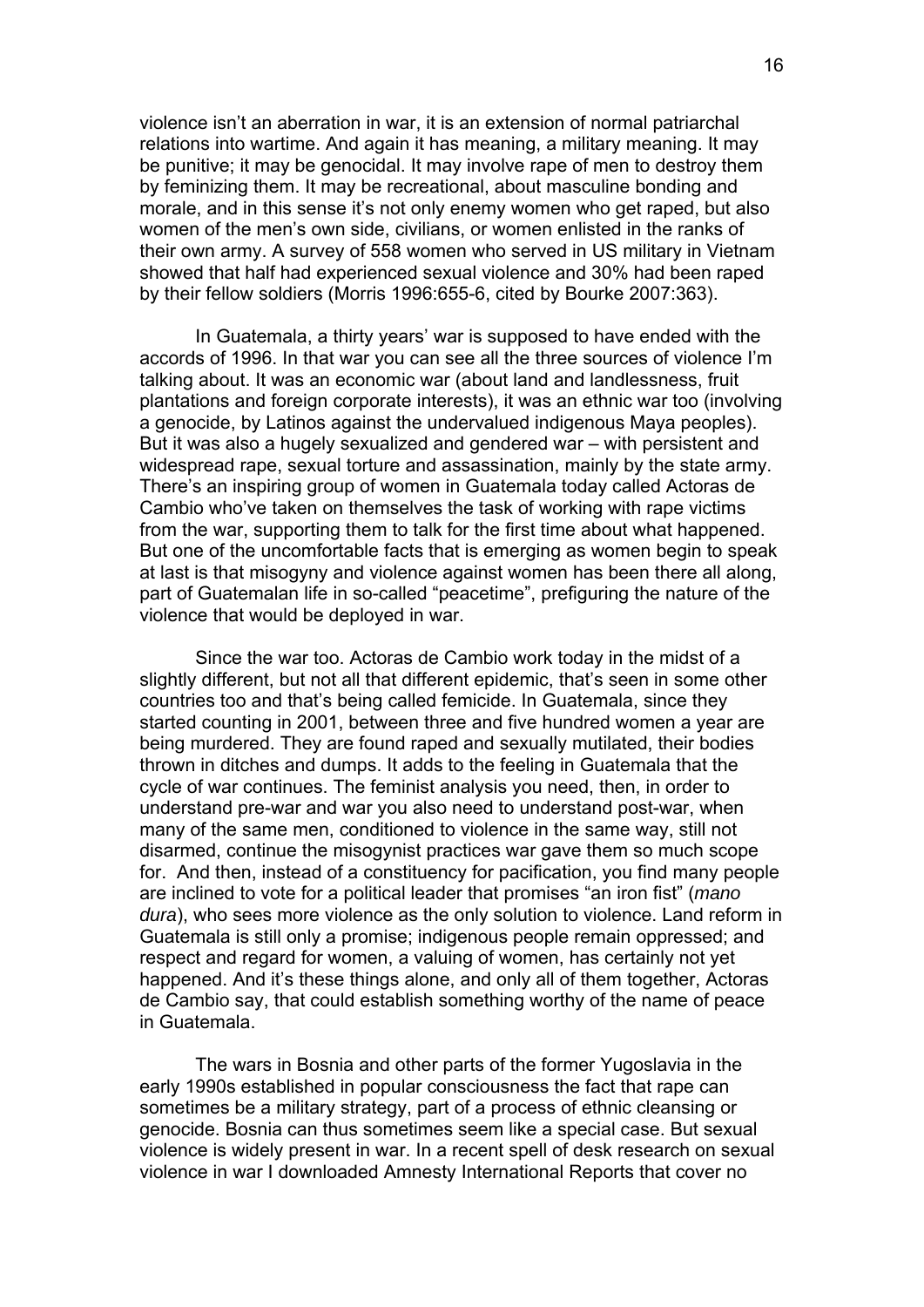less than 51 countries, in Africa, the Americas, Asia, Europe and the Middle East, that have experienced significant conflict-related sexual violence in the past 20 years. Before that, as we go back in time step by step, to the secession of Bangladesh in 1971, to the Partition of India in 1947, to the various theatres of World War II, to the Great War, we find sexual violence on a huge scale is endemic in war – although often under-reported.

The term sexual violence is used today in preference to rape because the word rape simply isn't adequate to the case. Women are raped in war with penises, but also - and usually not by one man alone but by groups of men with fists, sticks and miscellaneous weapons, their breasts are cut off, their pregnant bellies sliced open. They are impaled. A large proportion of women die or are killed in the course of the sexualized torture that's called "rape".

The question is, are current mainstream perspectives on war, that see war as "an institution" (something explainable in a language of economic interest, international politics, national security) adequate to explain these things? What I've suggested here is, no, that we have delve beneath the cool "international relations" representation of war, to break the academic taboo on looking at "aggressiveness", and then, down here at the level of practices and cultures, when we see the violence clearly, ask questions about what kinds of violence, who does them to whom, and what if anything they may have to do with gender identities, gender antagonisms and gender power.

#### **The violence inherent in systems of power**

I think maybe we should return for a moment to patriarchy – because a necessary underpinning of the proposition I'm testing in these lectures is that gender power, economic power and ethno-national, racializing power are mutually shaping, deeply imbricated, and necessarily violent.

Again I'm being a little bit schematic here in naming the important power systems as only three. There are other dimensions along which power is distributed: age for instance; skin colour; physical strength and ability; or there's sometimes an urban – rural dimension to advantage. And so on. But as far as militarization and war are concerned I think it's safe to say that (1) economic power; (2) ethnic or national power embodied in community, religious and state structures; and (3) gender power, are the most significant systems.

One way we can look at them is from the standpoint of the individual. We can use these sociological terms "positionality" and "intersectionality". They're ugly and tedious words I know. They've become a bit of a fetish in academic sociology, but that's because they are genuinely useful. What they do is enable us to notice the way a person's individuality is partly defined by her or his positioning in relation to power – to various dimensions of power. A woman is never 'just' a woman. She may be a relatively wealthy Australian woman, let's say, and white, in contrast to aboriginal people. This means that while she's subordinate in terms of gender, she has an edge in terms of class and race. Sets of power relations intersect in her, as they do in all of us, to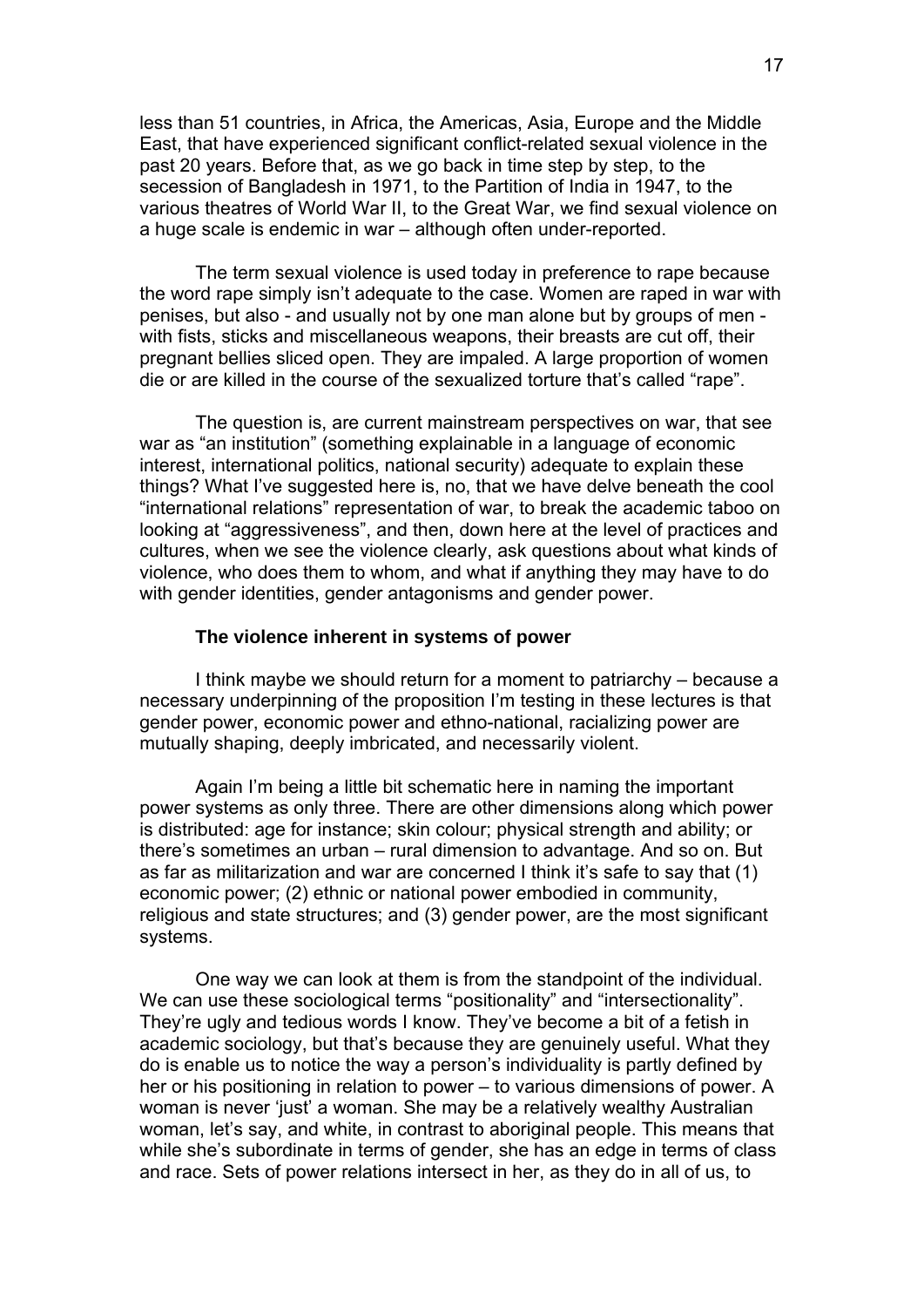constitute us as individuals but simultaneously as members of various collectivities.

The thing is this: when addressing war, feminists suggest, we need to recognize that intersectionality also and always works at the systemic level. The power system of economic class based on ownership of the means of production, the racializing power system of ethno-nationalism expressed in community authorities and states, and the power system that constitutes sex/gender hierarchy together shape human social structures, institutions and relational processes. Together they establish positions of relative power, thereby laying down the possibilities and probabilities for individuals and groups that variously inhabit them. No single one of them produces its effects in the absence of the other two. Ever, I think.

So it never makes sense, either, to look for the institutions, the structures, of gender power. The family? is that the real one? the only one? No. It's a mistake to expect to find institutions that just do a specialized gender job – or a specialized economic or other 'power mobilizing' job for that matter. A corporation or a bank may look as if it's 'just' an economic institution, a church or a mosque may look as if it's simply an ethnic institution, a family may seem to be merely a sex/gender institution. But look inside them and you find each and all sets of relations functioning at one and the same time: they are all economic, ethnic and gender institutions, though with different weighting. In corporations, almost all senior people are men. Churches often mobilize considerable wealth. And all the monotheistic clerical institutions are bastions of male power. Nationalists have interests in the patriarchal family. And so on. You cannot logically disconnect them, either the power systems themselves or the processes that express and sustain them. Intersectionality.

So we're suggesting here that militarization and war are caused, shaped, achieved and reproduced over time by all three systems of power. If one is at work, the others will be too. The gender drama is never absent: the male as subject, the female as alien, the alien (the one out there, and the alien inside us) as effeminate. This is why a theory of war and its causation is flawed if it lacks a gender dimension.

Most theories of war, in sociology and in international relations, do indeed lack this necessary third element. To those who evolve and deploy them, they seem perfectly complete and satisfying without it. When women, feminists, come along and introduce our insights into discussions of war, when we talk about women and gender, we're often told we're being trivial, we're forgetting "the big picture". Cynthia Enloe was your Bertrand Russell Peace lecturer a few years back. She's one person who's been brave enough to say about gender "but suppose this IS the big picture?" (Enloe 2005:280) I'm following her lead here, in wrapping gender tightly into the systems of power that predispose to war. Can you look at the big picture and persuade me that gender isn't part of it?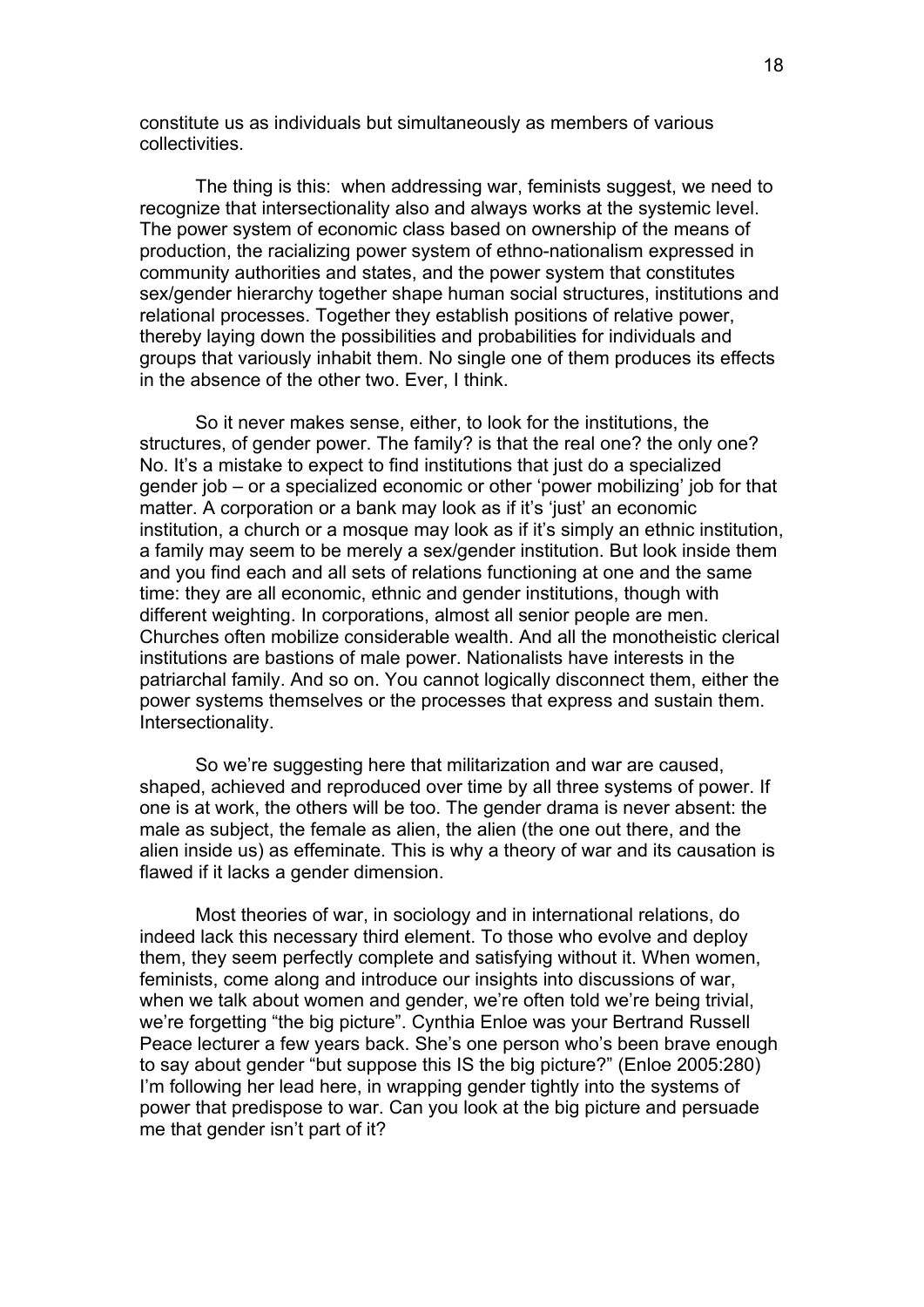But to come at this from another direction, what has the view of power as intersected systems got to do with war? I think it's like this. Their emergence in human society, closely related in time, were all necessarily violent processes. They were all processes of constituting a self in relation to an inferiorized, exploited other – the rich man's landless labourer; the citizen's hated foreigner; the woman as men's property, commodified in bride price, sale or exchange price, in prostitution and the value of her children. All three processs were necessarily violent. People will not build pyramids without the whip. Foreigners won't bow to another's hegemony if it's not backed by coercion. Women won't be subdued without force.

So it isn't surprising that institutionalized warfare was born along with increasing accumulation of wealth, the early state and the establishment of patriarchies. Gerda Lerner's intensively researched book *The Creation of Patriarchy* shows this happening towards the end of the Neolithic in the emerging societies of the eastern Mediterranean (Lerner 1986). William Eckhardt, in a big study that reviews many other historians on war, evolves a "dialectical evolutionary theory", as he calls it, suggesting that the more "civilized" people became the more warlike they became. Civilization and war: it's a correlation he finds persisting in all regions and phases of history (Eckhardt 1992:4).

#### **Women and patriarchal wars**

So far in these talks I've paid a great deal of attention to men and masculinity and rather little to women. I promised to come back to this theme. We need to address two contradictory assumptions, first that women are every bit as war-prone as men, and second that women are naturally peaceful. The problem isn't: which one is true? *They both miss the point.* 

Let's think about it. Because men and masculinity are privileged with superior agency in patriarchal cultures doesn't mean that women are passive or not valued at all. In fact women are endowed with great importance, but in a carefully defined and limited sphere – particularly in reproduction, both reproducing human life and reproducing the community's culture. In economically advanced societies, like Canada and Britain, capitalism has needed women in the labour force. This has helped women to escape some traditional constraints on their behaviour. But even so you can see a continuing concern about women's traditional responsibilities in the anxiety in official discourse around "working mothers" and "single parents".

The fact that women are second class citizens doesn't necessarily lead women to rebel against patriarchal expectations. Most of us settle for the particular status the system offers us – we sign up to what Deniz Kandiyoti calls the patriarchal bargain (Kandiyoti 1988). This doesn't mean, though, that women don't suffer under the terms imposed by a male power system. They do, and often in terrible ways. As Ann Oakley said of patriarchy – I cited her already – "We're lost without it, and we're lost within it" (Oakley 2002:27).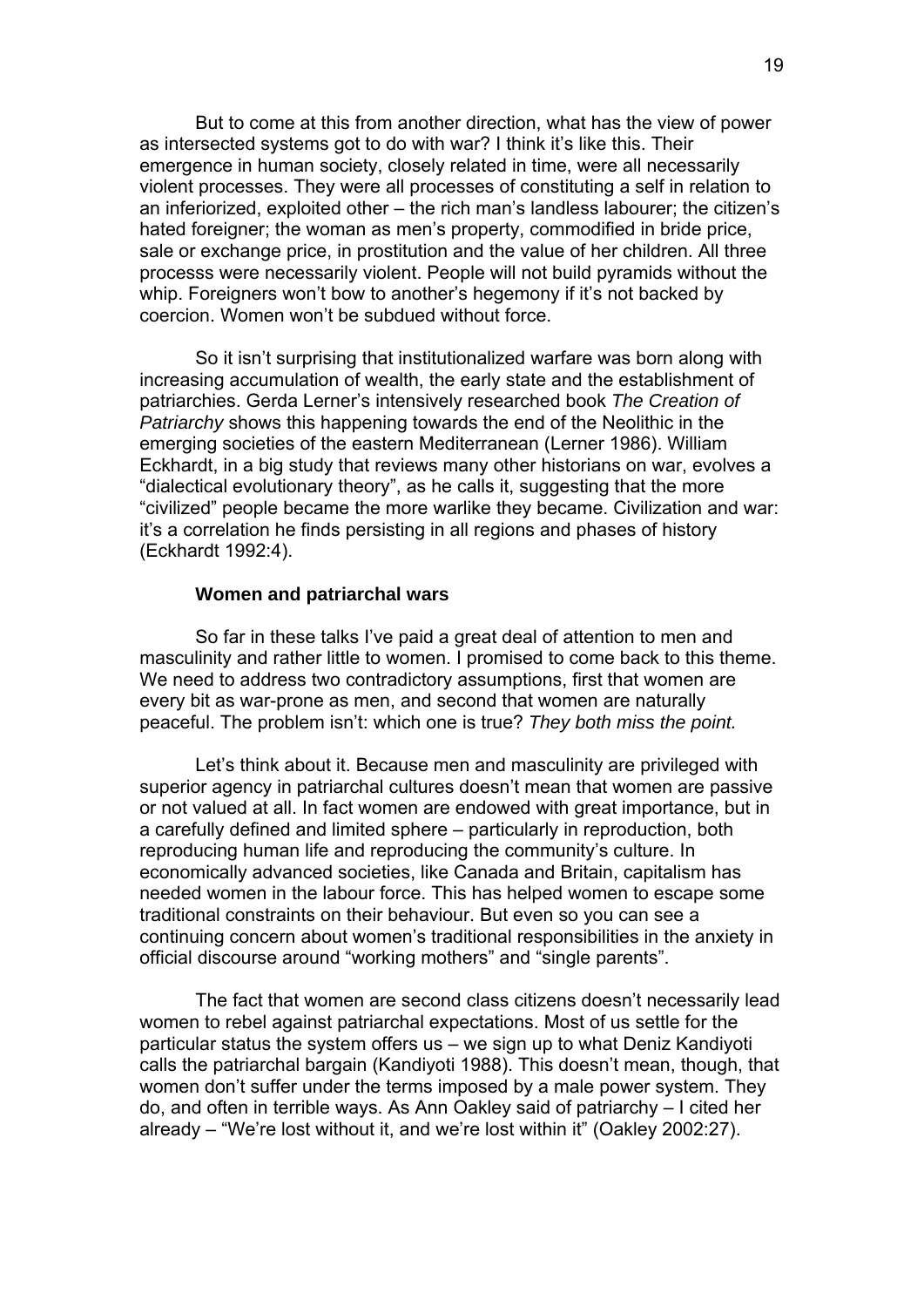It's not a bit surprising if, in time of war, women often support militarization. In England as the First World War broke out some women engaged in a "white feather" campaign. If they saw an able-bodied man of draft age on the streets not wearing a soldier's uniform they shamed him by giving him a white feather to signify cowardice. Today, in the profoundly patriarchal culture of India's Hindu extremist organizations, women are cast as the selfless wife and mother. But in the massacre of Muslims in Gujerat in 2002 they certainly found some "agency". Women of the Sangh Parivar, the RSS and the VHP and their various women's wings, were out on the streets chiding the men for "wearing bangles" – in other words not being man enough to kill and rape Muslim women (International Initiative for Justice in Gujerat 2003). And in south and western Sudan groups of women known as the Hakama singers make up verses to urge their men to kill the men and rape the women of enemy ethnic groups. And it's not just "out there" or "back then". Cynthia Enloe talked to you when she was here about all the intricate ways civilian women are quietly induced to play an unquestioning part in support of societal militarization even in the USA today, even when they barely know it (Enloe 2000).

Political structures can often afford to place a woman at the helm without threatening the overall control of the wealthy men of the dominant cultural group. Sometimes these women are seen as suitable figureheads because they're part of a political family of powerful men - like Indira Gandhi. Sometimes the system lets a hardworking and ambitious woman through – like Margaret Thatcher. Female leaders may be, and these two were, just as belligerent as male leaders. Zillah Eisenstein has an interesting term for visible women like Hilary Clinton and Condoleezza Rice. Because they lead us on to think they're signs of a new equality, she calls them "sexual decoys" (Eisenstein 2007).

Instances like these I've cited, women urging men to war, women war leaders, are often used to undermine a feminist gender argument. And they do, when that argument is formulated as "men are war-prone". When the proposition is reformulated as "patriarchal gender relations are war-prone", such women illustrate and affirm the argument.

But - the systems of power are never stable, they all experience threats from within, defections, challenges. Class rule meets proletarian resistance. Ethnic domination is threatened by insurgencies. And some women rebel against male supremacy. Feminism isn't a new phenomenon, and it's not limited to certain parts of the world. Women have often managed to break the bounds, specially during anti-colonial independence movements. And if the forms taken by male dominance adapt over time (or for a time) it's often when they meet the limits of women's tolerance. Some women refuse the rules, and so do some men - because both sexes suffer from the tyrannies of gender, even if men as a sex can usually rely on a little pay-out from the patriarchal dividend. The difference is that women sometimes organize collectively against the sex/gender system, men more often simply drop out.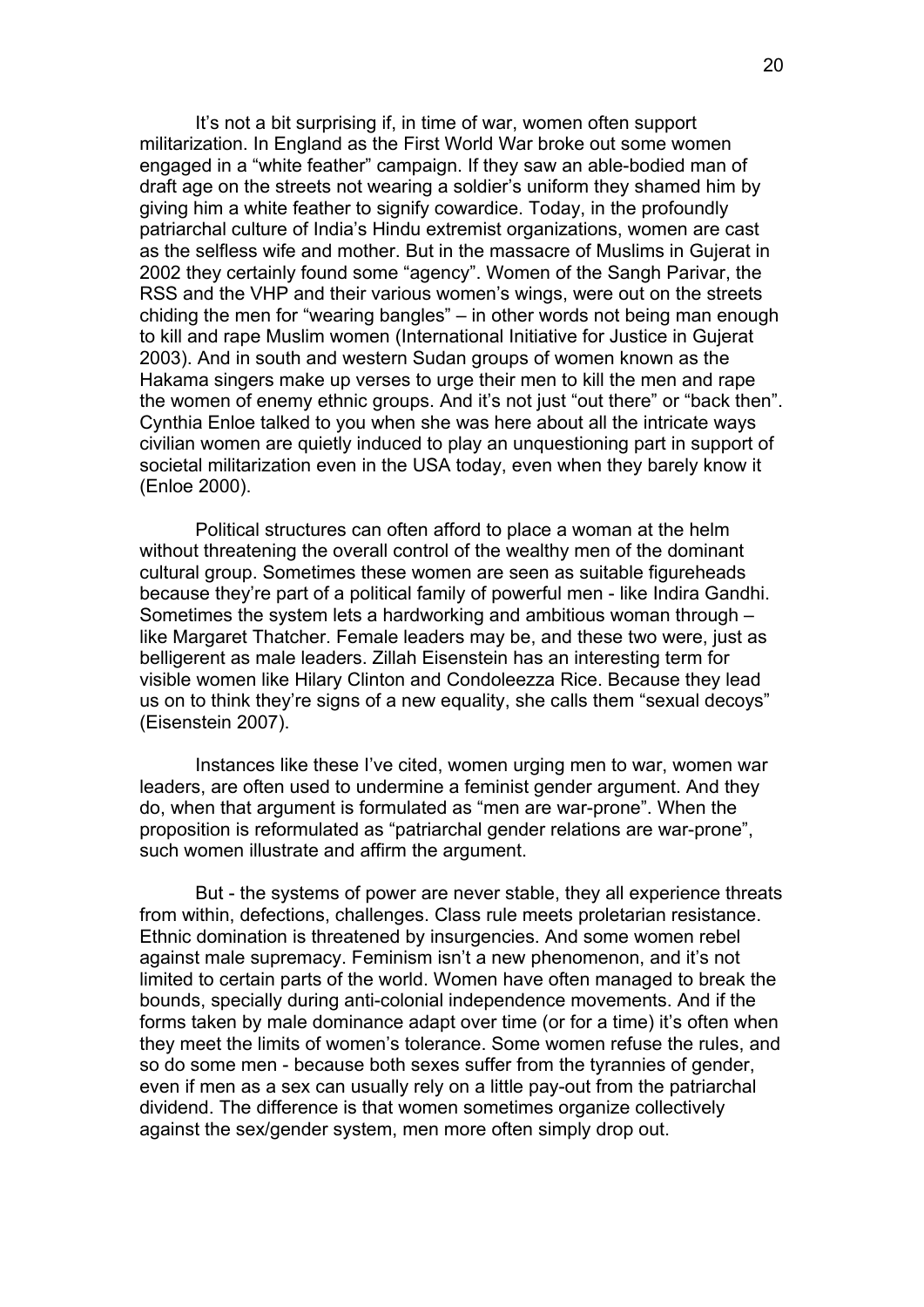To exemplify all this, let's go to Serbia. Let's go to Belgrade, in the 1990s. No, let's go back further to the middle eighties, to Yugoslavia, as it was then. President Tito was holding together a federal state containing the Serb, Croat and other entities that had fought each other so bitterly in the Second World War. He'd forged a mixed economy, with a big component of state ownership. He'd gone a long way to "modernize" society. But there were women who were kicking at the persistence of male dominance in Yugoslavia, in the Party, in the state enterprises where men held most of the top jobs, and especially in the family - because Tito's reforms hadn't crossed the threshold of the family home. A healthy feminist movement was emerging in the cities including Belgrade.

Then some of the elites in the republics, particularly in Serbia and Croatia, began to revive the old language of nationalism. They perceived some advantage in playing the communal card. They began to re-name themselves and others with ethnic names. (Neo-liberal capitalist interests had a hand in all this, as you know well, but there's no time to go into that part of the story.) Ideologues in the universities found elegant and vicious formulations for the new ideas. Militarized elements also nationalized themselves and started chafing at containment in the Yugoslav National Army. Women's reproductive rights came under attack – women weren't having enough children to augment the national stock. Simultaneously, their public status was undermined. Under the League of Communists there'd been a 30% quota of parliamentary seats reserved for women. In the 1990 elections the quota was dropped, and women's political representation collapsed almost entirely. Down to 2% or something.

The feminists in Belgrade, women like Staša Zajović, Lepa Mladjenović, Daša Duhaćek, Jasmina Tesanović, they saw all this happening – unbelievable! They were incredulous. They hung on to their unity with women in Llubljana and Zagreb and Sarajevo, against the spasm of rupture. The foundation of their solidarity was a starkly clear perception they all shared. What they could see in the collapsing Yugoslavia was another solidarity re-emerging, formidable and threatening, a solidarity between nationalism, militarism and patriarchy. This relationship is a kind of malign love affair. Nationalism's in love with patriarchy because patriarchy offers it women who'll surely breed true little patriots. Militarism's in love with patriarchy because its women offer up their sons to be soldiers. Patriarchy's in love with nationalism and militarism because they produce unambiguously masculine men. And here was the resurgent Orthodox Church, giving its blessing to this marriage of three ideologies and the offspring about to be born: genocide.

Many women joined in the ethno-national frenzy. But probably many others, ordinary women, wives and mothers (who knows what proportion of the whole?) were just deeply afraid, of losing their children and their husbands, of finding neighbours turn to enemies, perhaps of being killed. They closed their eyes and hoped.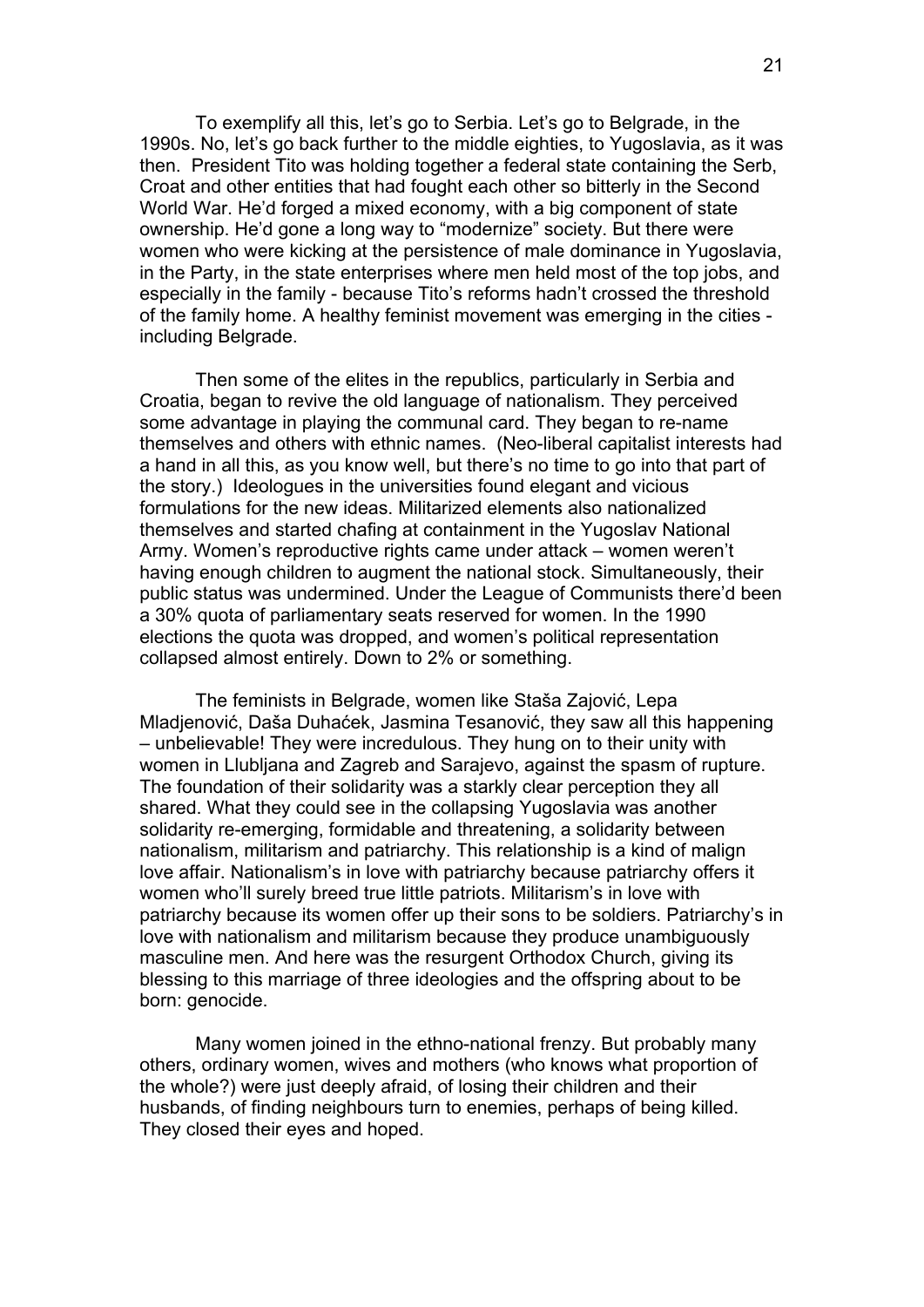But a handful of women, some of the feminists of the 1980s and a younger generation of women that joined them, stood up against Milosevic and against war. On Wednesday, 9 October 1991, calling themselves Žene u Crnom protiv Rata, Women in Black against War, a name they'd adopted from Israeli and Italian women activists, they held their first public demonstration. They boldly chose to stand right in the monumental heart of the city, in Republic Square. And these public demonstrations would continue weekly for years, all through the Bosnian war and the later conflict in Kosovo. The women were the only antiwar group to have a regular presence on the Belgrade street in these years.

As we in London are the only such group today. Because the Belgrade women inspired what's become a worldwide network of Women in Black. In London every Wednesday our Women in Black group stand in a silent vigil protesting about the UK's involvement in militarism and war, and giving information to passers-by.

Now the point of this story about Women in Black in Serbia is this: women couldn't have opposed militarism, nationalism and war, as *women*, in the way they did, if they had remained within the patriarchal system and ideology. Their disloyalty to power had to be total. This is something I think that's bound to find resonance here at McMaster University where the idea of "principle confronting power" is kept alive in Bertrand Russell's memory.

Back then, as well as keeping a defiant presence out of doors, Women in Black Belgrade set up house in a rented apartment. It became a refuge for draft resisters and deserters. When the wars started, probably three hundred thousand Serb men of military age went into exile rather than fight in a civil war between Yugoslavs. But a lot were trapped, and had to go into hiding. Giving emotional, moral and political support to some of the men who refused to fight was one of the practical ways women could act on their antipatriarchal and anti-militarist ideas. Some of the men in turn became members of Women in Black. Some of them were gay, and together the women and men rethought their politics in such a way that Women in Black in Belgrade became a feminist organization of women and men that defined itself as antihomophobic as well as anti-nationalist and anti-militarist. Together they went on to build a Conscientious Objection Network that hasn't faded out with the end of hostilities. It's grown into a movement that's an intrinsic part of the struggle today to democratize the country.

Women in Black was actually only one of several feminist organizations that were set up in Belgrade during the war. They had an overlapping membership. Everyone would stand in Women in Black vigils, but most were involved in something else too. Some worked in practical ways with refugees in the Autonomous Women's Centre. Some taught in the informal Women's Studies Centre where they set out to develop the conceptual foundations of a women's response to the terrible times they were living through. There was a group of writers called Feminist Publishing '94 and they circulated these ideas, reaching out to a wider readership of women, some of them in what were becoming new states carved out of the former Yugoslavia, and some in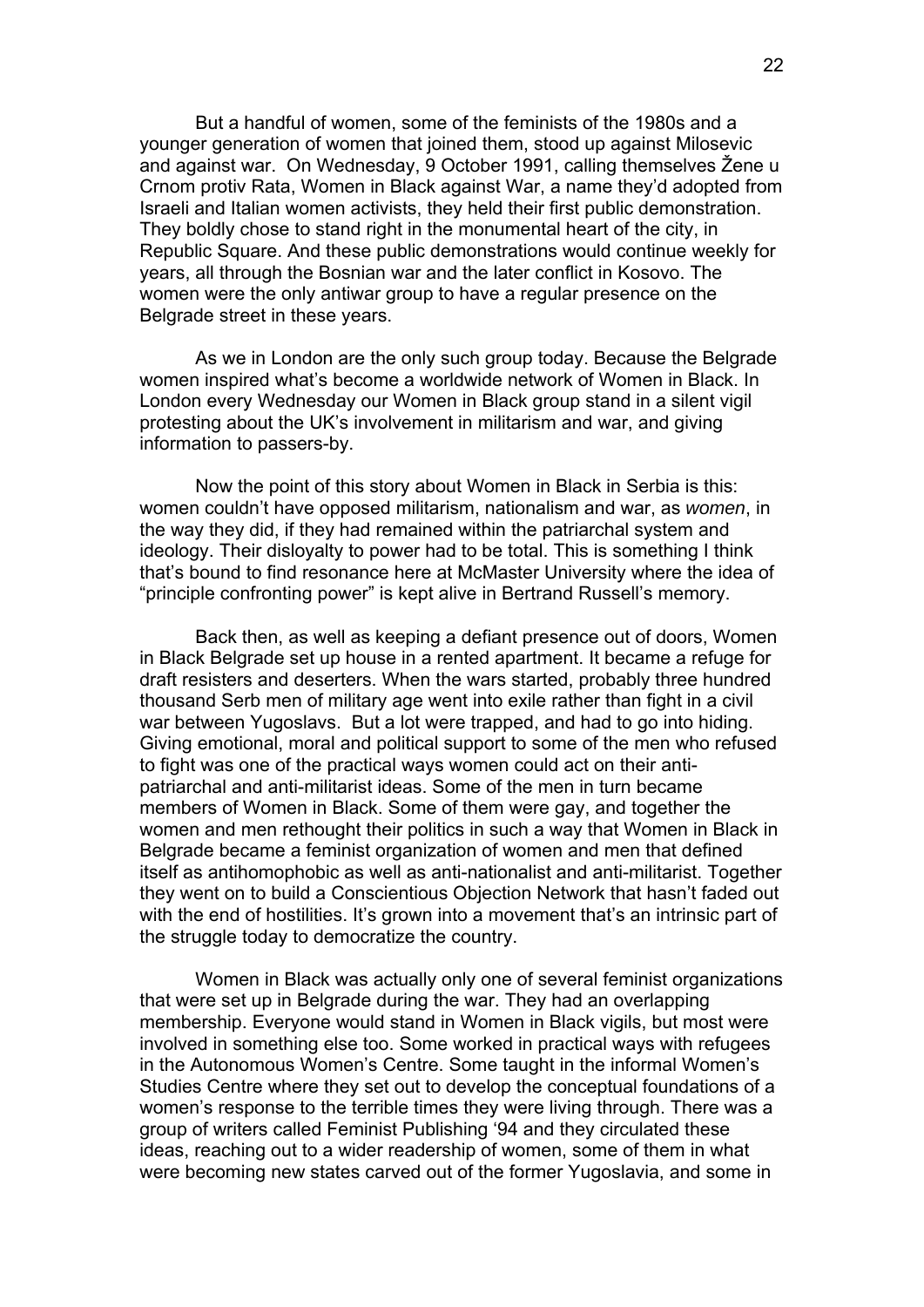other countries. In these ways, reflecting on their actions while they acted, the Belgrade feminists developed and articulated a clear analysis of the institutions that had dragged them into war, of their nationalism, their militarism and their sexism. That analysis has been enormously helpful and influential to women in other countries and other wars. It inspires a lot of what I've been saying here tonight and yesterday.

This international movement of women against militarism and war of which the Women in Black network is a part, takes its place in a wider and growing movement of movements, movements of both men and women: peace movements, antimilitarist movements, movements for nuclear disarmament, movements against the arms trade, against particular wars, campaigns for troop withdrawals, and so on.

And although the women's part and the majority in the mainstream share important goals, and often join in common actions, there's a foundational difference that is troubling. The analysis I've put forward in these lectures, which derives from the former, isn't understood, and if understood it mostly isn't welcome, in the latter. I don't know how it would be in the Canadian Peace Alliance. But the mainstream anti-war coalitions that I know of simply don't "get" the gender story. They don't see that if anti-militarist and anti-war organizing is to be strong and to the point, women must oppose war not only as people but as women. And men must oppose it in their own gender identity – as men. You shall not exploit my masculinity for war. The country's *manhood*? No, not in my name.

This analysis-gap wouldn't matter perhaps, if it weren't that it implies a strategy-gap: the mainstream movement lacks a gender strategy, an indispensable aspect of the process of transforming societies from war-prone to peace-sustaining societies. All our movements, I think it's safe to say, whether they're socialist or anarchist, or feminist, or draw pacifist principles from religious belief (like the organizations of the Quakers), all of us share a conviction that economic injustices and inequalities must be ended if peace to prevail. So all of us have a critique of neoliberal global capitalism. All of them likewise understand that racial inequalities, ethnic exclusions, the vanity of nations (as Billy Bragg's words to the *Internationale* put it) have to be put right if war is to end. So we share extreme caution with regard to the national flag.

But it's only the women's part of the movement that's saying, "Hang on a moment. Patriarchy has something to do with all this. We can't hope for a non-violent world if we don't transform gender-as-we-know-it, if we don't redefine manhood and womanhood, being masculine or feminine." Antiwar strategies have to openly address patriarchal culture – for instance the way masculine values (particular definitions of honour for instance) and qualities sought in men (a belligerent response to perceived challenges) contribute to making war thinkable, to making it seem an appropriate or inevitable response to political problems.

And here's the crunch of course – also: our strategies need to see and address the patriarchalism in the antiwar movement itself. Because what's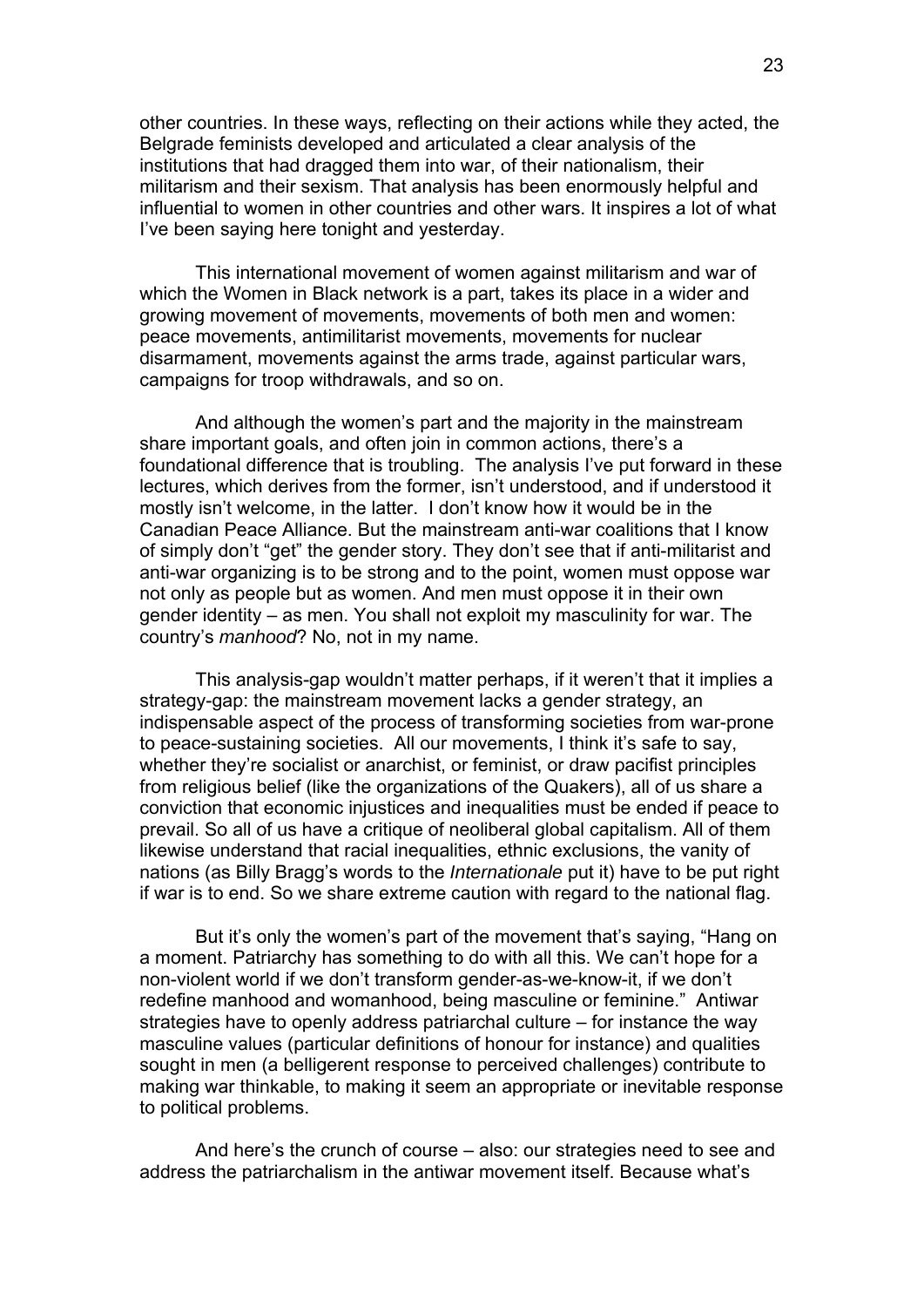driven some women to organize separately from the mainstream is not only its imperviousness to a gender analysis and lack of a gender strategy, but also a failure of process. Their organizational structures, the practices of leadership, the language and style of activism too often privilege masculinity.

I don't have answers, I don't think any of us do, to what exactly would change in our practices as peace activists if we were to bring to life the perception that "gender is a driving force in war". In the research I'm just now wanting to start, and to get funding for, I plan to go, in company with women of feminist antiwar groups in a number of different countries, into the mainstream movements and pose the question, see what we learn from them, see what they may be able to learn from us, look for greater coherence in our strategies and perhaps generate more co-operative forms of activism. What might it mean in Canada? Maybe we can start such a discussion among us even here and now. Thank you very much for listening so patiently.

#### **REFERENCES:**

Altinay, Ayse Gul (2004) *The Myth of the Military-Nation: Militarism, Gender, and Education in Turkey.* New York and London: Palgrave Macmillan.

Bourke, Joanna (2007) *Rape: A History from 1860 to the Present.* London: Virago.

Cockburn, Cynthia (2007) *From Where We Stand: War, Women's Activism and Feminist Analysis*. London and New York: Zed Books.

Connell, R.W. (1995) *Masculinities.* Cambridge: Polity Press.

Creighton, Colin and Martin Shaw (eds) *The Sociology of War and Peace.*  London: Macmillan Press.

Dean, Robert D. (2001) *Imperial Brotherhood: Gender and the Making of Cold War Foreign Policy.* Amherst: University of Massachusetts Press.

Eckhardt, William (1992) *Civilizations, Empires and Wars: A Quantitative History of War.* Jefferson, North Carolina and London: MacFarland & Company Inc.

Eisenstein, Zillah (2007) *Sexual Decoys: Gender, Race and War.* London and New York: Zed Books.

Enloe, Cynthia (2005) 'What if patriarchy is "the Big Picture"? An Afterword' in Mazurana, Dyan, Angela Raven-Roberts and Jane Parpart (eds) *Gender, Conflict and Peacekeeping.* Lanham, Boulder, New York, Toronto, Oxford: Rowman and Littlefield Publishers Inc. Pp.280-284.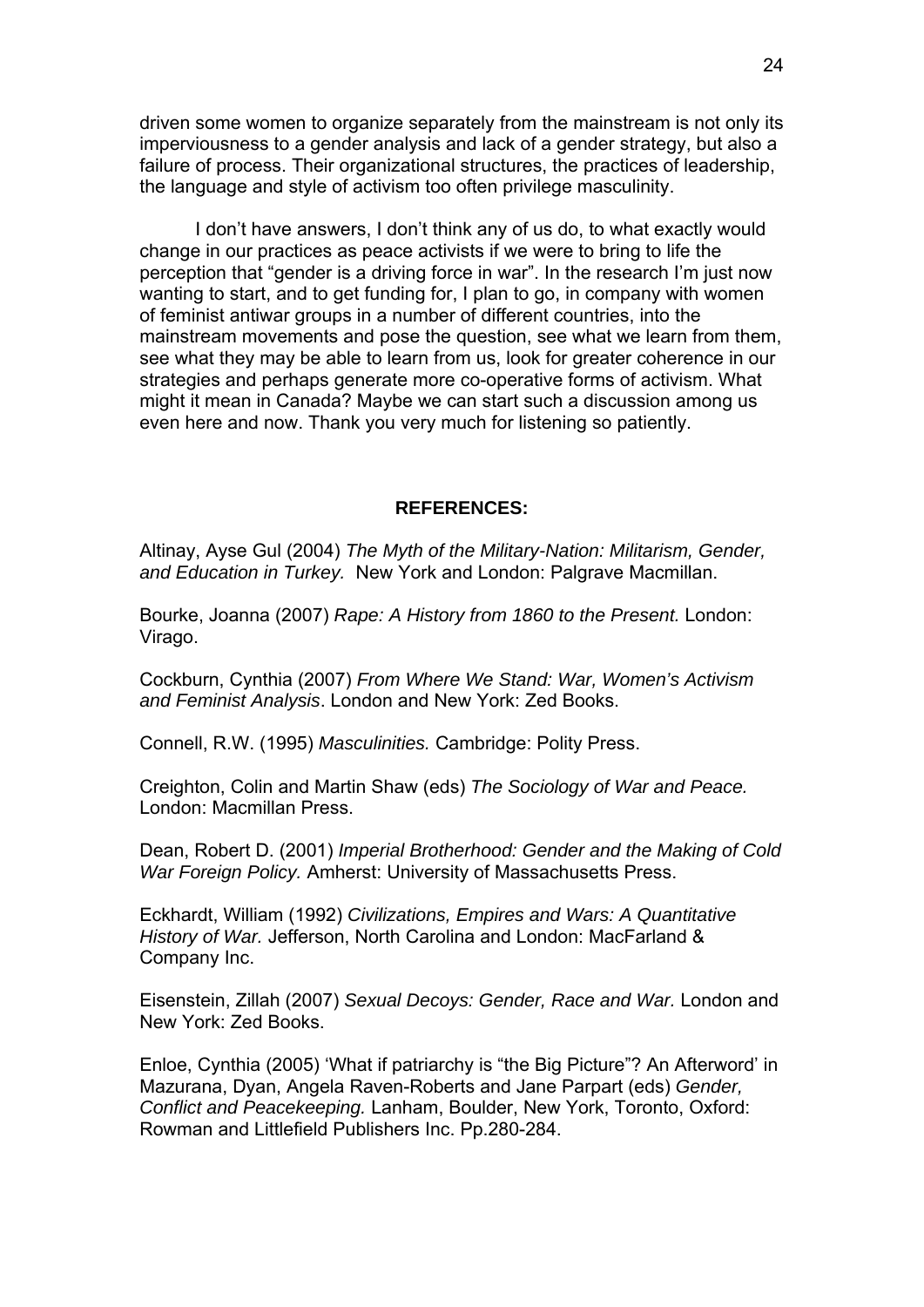Enloe, Cynthia (2000) *Maneuvers: The International Politics of Militarizing Women's Lives.* Berkeley, Los Angeles, London: University of California Press.

Faludi, Susan (2008) *The Terror Dream: What 9/11 Revealed about America.*  Atlantic Books.

*Guardian* (2007) 'Let boys play with toy guns, ministers advise nursery staff'. 29 December.

Horne, John (2004) `Masculinity in politics and war in the age of nation-states and world wars, 1850–1950' in Dudink, Stefan, Karen Hagemann and John Tosh (eds) *Masculinities in Politics and War: Gender in Modern History.*  Manchester and New York: Manchester University Press.

*Independent on Sunday* (2005) 'Revealed: half of RAF women are victims of sex harassment'. 23 January.

International Initiative for Justice in Gujarat (2003) *Threatened Existence: A Feminist Analysis of the Genocide in Gujarat*. Mumbai: Forum Against Oppression of Women.

Jeffords, Susan (1989) *The Remasculinization of America: Gender and the Vietnam War.* Bloomington and Indianapolis: Indiana University Press.

Kandiyoti, Deniz (1988) 'Bargaining with patriarchy', *Gender and Society*, 2:3, P.274-90.

Lerner, Gerda (1986) *The Creation of Patriarchy.* Oxford: Oxford University Press.

Morris, Madeline (1996) 'By force of arms: rape, war and military culture', *Duke Law Journal,* 45.4, February.

Oakley, Ann (2002) *Gender on Planet Earth.* Cambridge: Polity Press.

Pateman, Carole (1988) *The Sexual Contract*. Cambridge: Polity Press.

Reardon, Betty (1996) *Sexism and the War System.* New York: Syracuse University Press.

Rubin, Gayle (1975) 'The traffic in women' in Reiter, Rayna (ed) *Towards an Anthropology of Women.* New York: Monthly Review Press.

Walby, Sylvia (1990) *Theorizing Patriarchy*. Oxford, Basil Blackwell.

Whitworth, Sandra (2004) *Men, Militarism and Peacekeeping: A Gendered Analysis.* Boulder CO and London: Lynne Rienner.